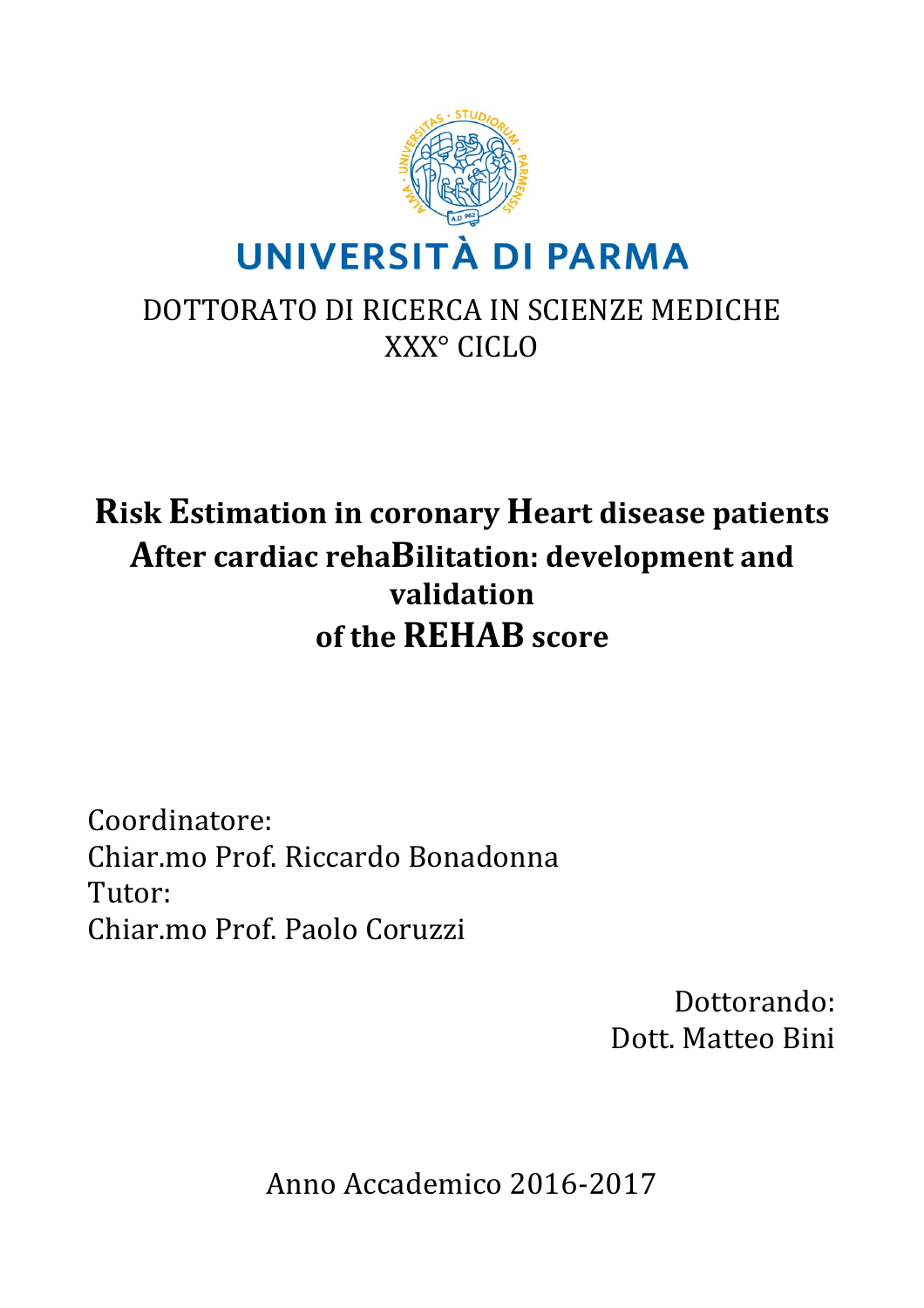# INDEX

| 1. ABSTRACT          | 2  |
|----------------------|----|
| 2. INTRODUCTION      | 6  |
| 3. METHODS           | 8  |
| 4. RESULTS           | 13 |
| 5. DISCUSSION        | 15 |
| <b>6. REFERENCES</b> | 23 |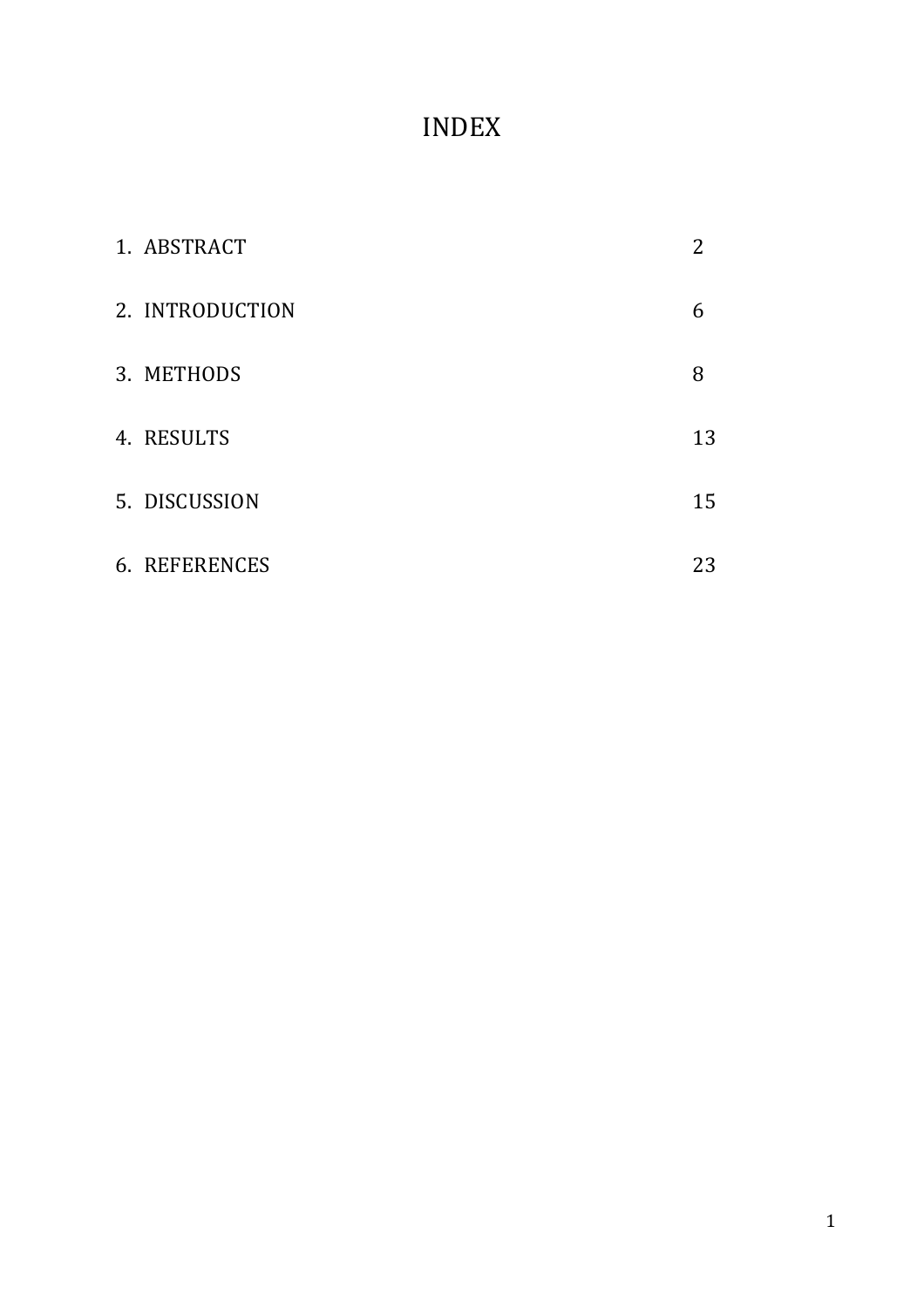#### **ABSTRACT**

**INTRODUCTION:** The cardiovascular risk stratification represents one of the most interesting and charming challenge for physician and predictive scores are useful tools to do it.

We developed and validated a predictive model (REHAB score) of long-term mortality risk in patients who underwent coronary artery bypass graft (CABG) and completed a standard in-hospital rehabilitation program.

**METHODS**: we used the Cox proportional hazards model to estimate the predictive value of several risk factors (anamnestic, laboratory, echocardiographic and electrocardiographic data) included in a database of 1014 patients (80% derivation cohort, 20% validation cohort): with binary logistic regression analysis in the developmental dataset we looked for the beta coefficients necessary to estimate the overall and cardiovascular mortality risk using the REHAB score. Then we validated the models in the validation datasets. **RESULTS**: during a mean 4-years follow-up 91 patients died. Mean REHAB score values in derivation dataset were 8.5% and 4.8% for overall and cardiovascular mortality risk, respectively. Goodness-of-fit (Hosmer Lemeshow Chi square) and area under the ROC curves analysis showed a satisfying calibration and discrimination power in derivation and validation datasets for both models.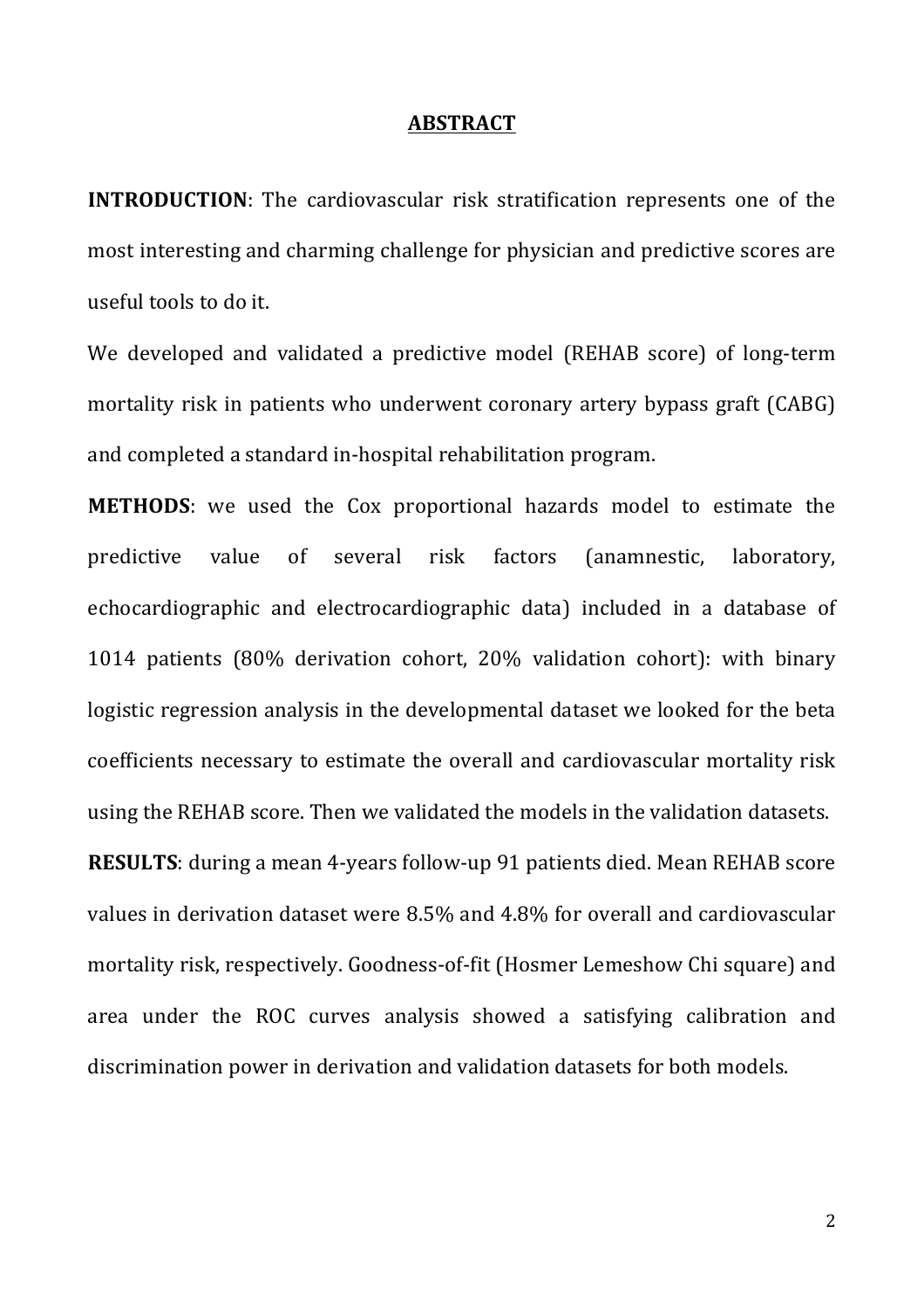**CONCLUSION**: REHAB score can predict overall and cardiovascular mortality risk in patients undergoing cardiac rehabilitation program after coronary artery bypass graft.

Key words: risk score, cardiovascular risk, coronary artery bypass graft, coronary artery disease, cardiac rehabilitation.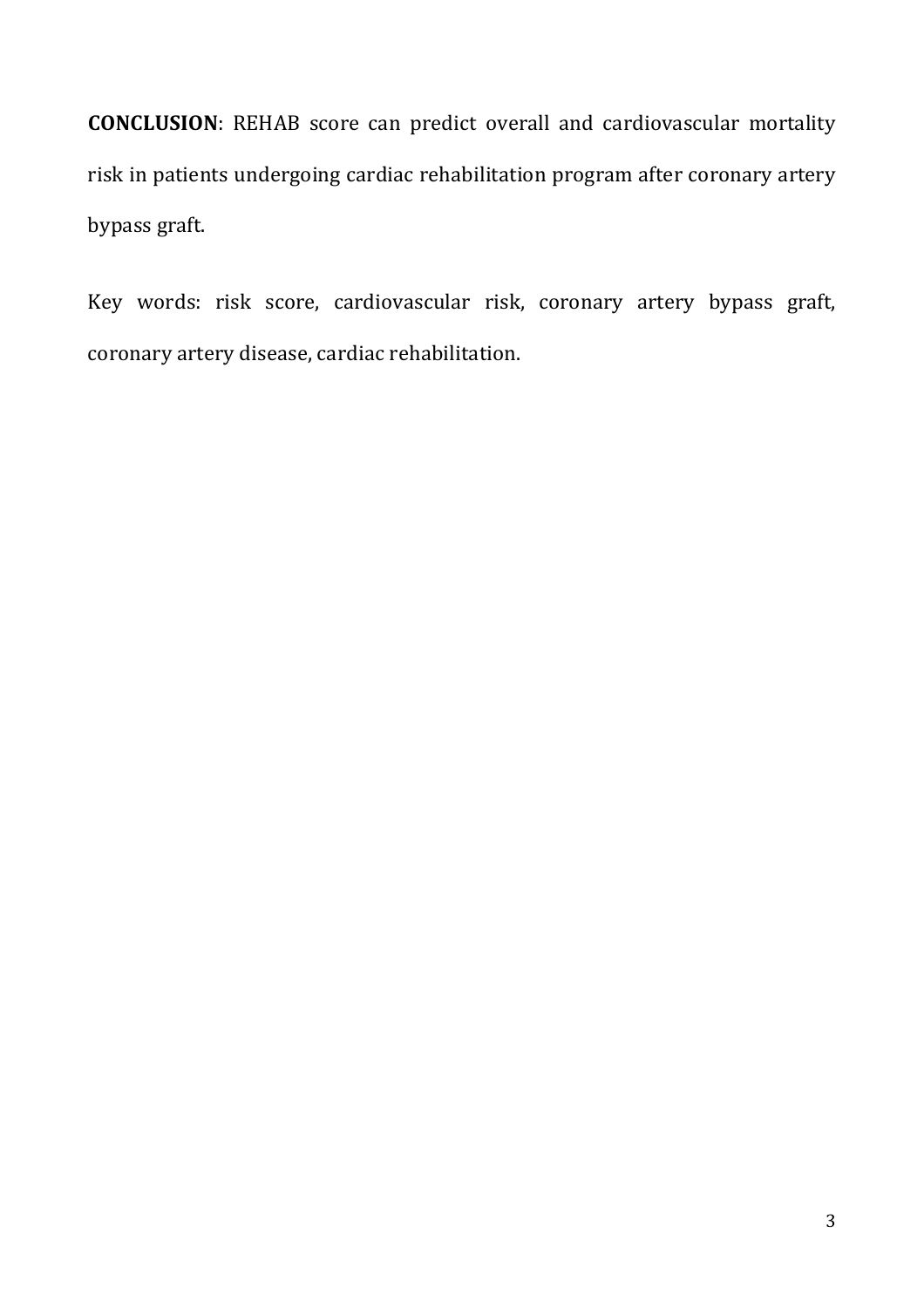#### **ABSTRACT IN ITALIANO**

**INTRODUZIONE:** La stratificazione del rischio cardiovascolare rappresenta una delle sfide più interessanti e affascinanti per il medico e gli score di rischio sono strumenti utili per questo scopo.

Abbiamo sviluppato e validato un modello predittivo (REHAB score) di rischio di mortalità a lungo termine in pazienti sottoposti a intervento di bypass che hanno completato un programma di riabilitazione cardiovascolare.

**METODI**: Abbiamo utilizzato la regressione di Cox per stimare il valore predittivo di diversi fattori di rischio (anamnestici, laboratoristici, ecocardiografici ed elettrocardiografici)inclusi in un database di 1014 persone (80% coorte di sviluppo, 20% coorte di validazione): attraverso una regressione logistica binaria nel dataset di sviluppo abbiamo ottenuto i beta coefficienti necessari per stimare, utilizzando il REHAB score, il rischio di mortalità globale e cardiovascolare. Successivamente abbiamo validato i modelli nel dataset di validazione.

**RISULTATI:** durante un follow-up medio di 4 anni sono morti 91 pazienti. I valori medi di REHAB score nel dataset di sviluppo furono 8.5% e 4.8% rispettivamente per la mortalità globale e cardiovascolare. L'indice di bontà e l'analisi delle curve ROC hanno mostrato un soddisfacente potere di calibrazione e di discriminazione sia nel dataset di sviluppo che di validazione per entrambi i modelli.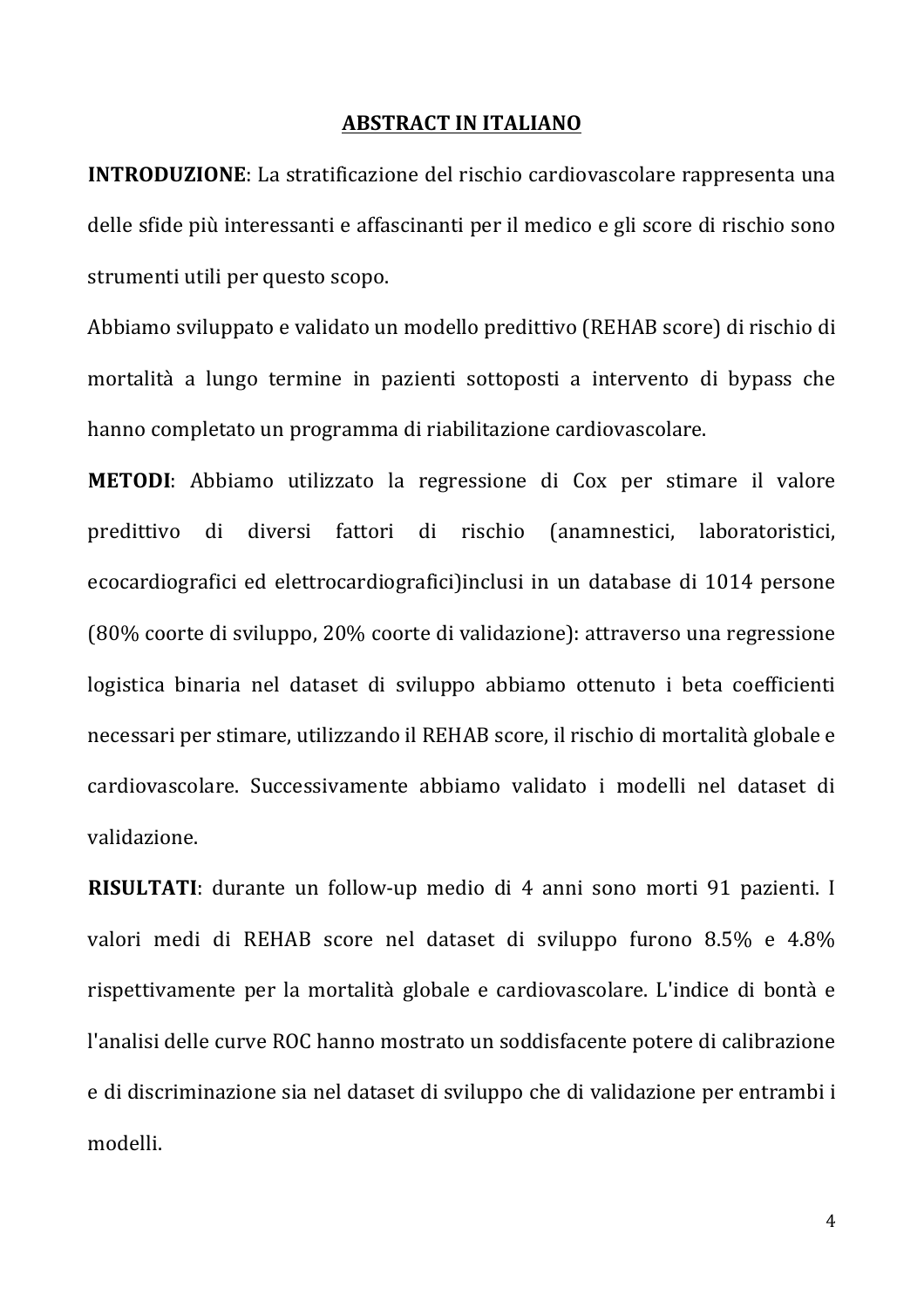**CONCLUSIONI**: Attraverso il REHAB score è possibile predire il rischio di mortalità globale e cardiovascolare nei pazienti sottoposti a riabilitazione cardiovascolare dopo intervento di bypass aorto-coronarico.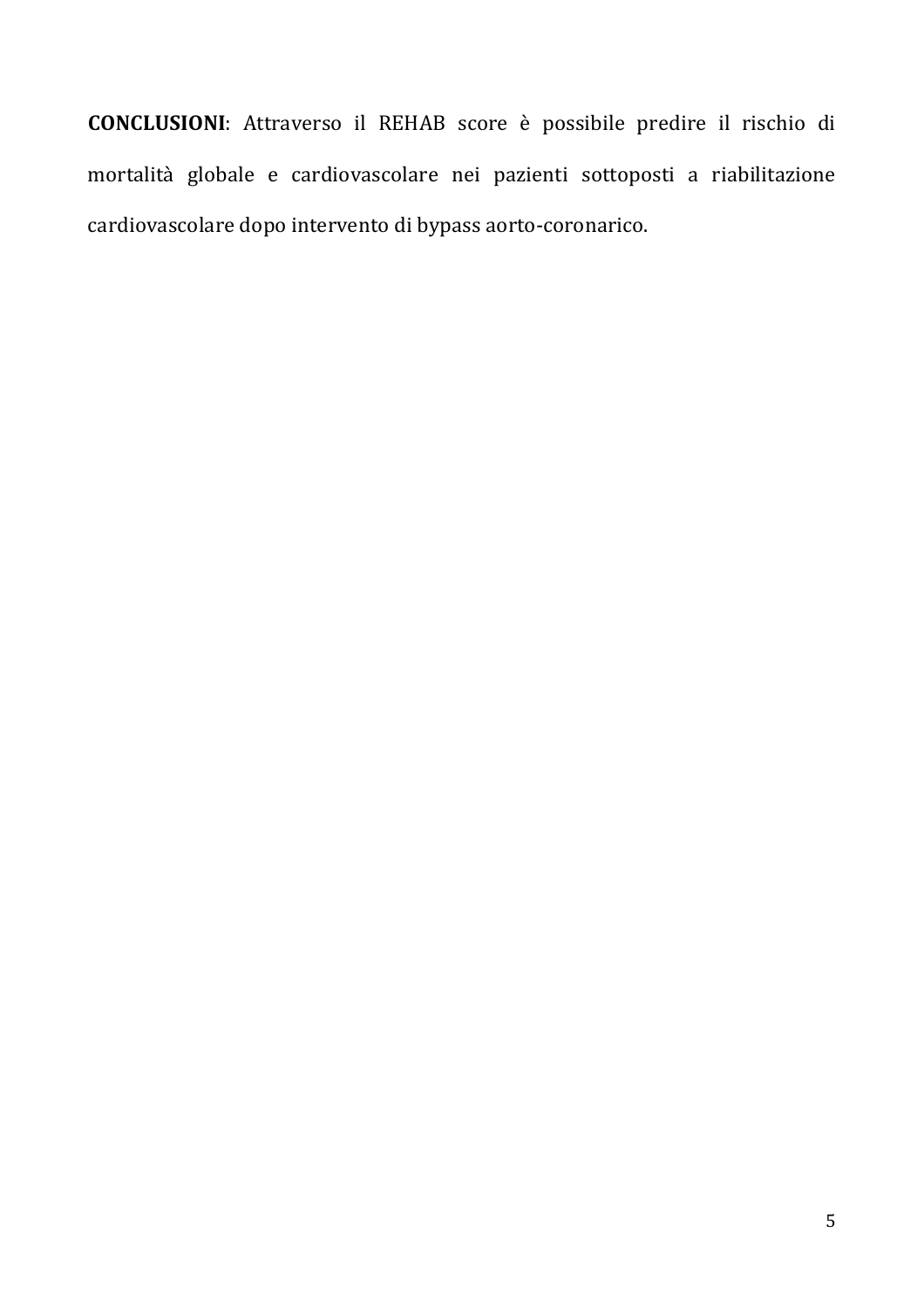#### **INTRODUCTION**

The cardiovascular risk stratification represents one of the most interesting and charming challenge for physician. During last decades, many different scores have been developed and proposed in different guidelines to predict cardiovascular risk based on anamnestic data, clinical features, instrumental measurements, laboratory results and more. $1-4$ 

The Framingham risk score,<sup>5</sup> the European Society of Cardiology SCORE risk charts<sup>6</sup> and the Q-2 risk score<sup>7</sup> are widely used tools in clinical practice to predict long-term outcome in primary prevention population, thereby remaining cornerstones in this field despite the increasing number of cardiovascular risk factors routinely proposed in literature, such as psychosocial status<sup>8-10</sup>, high-sensitivity C-reactive protein<sup>11</sup> or intima-media thickness<sup>12-16</sup>.

In secondary cardiovascular prevention several predictive models, such as TIMI and GRACE scores<sup>17-19</sup> for acute coronary syndrome  $(ACS)$ , aimed to estimate early and mid-term mortality, mainly using data recorded during the acute phase of the event. Differently, the SMART risk score<sup>20</sup> has been developed and validated to predict long-term recurrent vascular events in patients with previous clinical manifestation of arterial disease.

In cardiac surgery patients  $EuroSCORE II<sup>21</sup>$  and STS score (Society of Thoracic Surgeons)<sup>22–24</sup> are used to predict early mortality; however, a risk score able to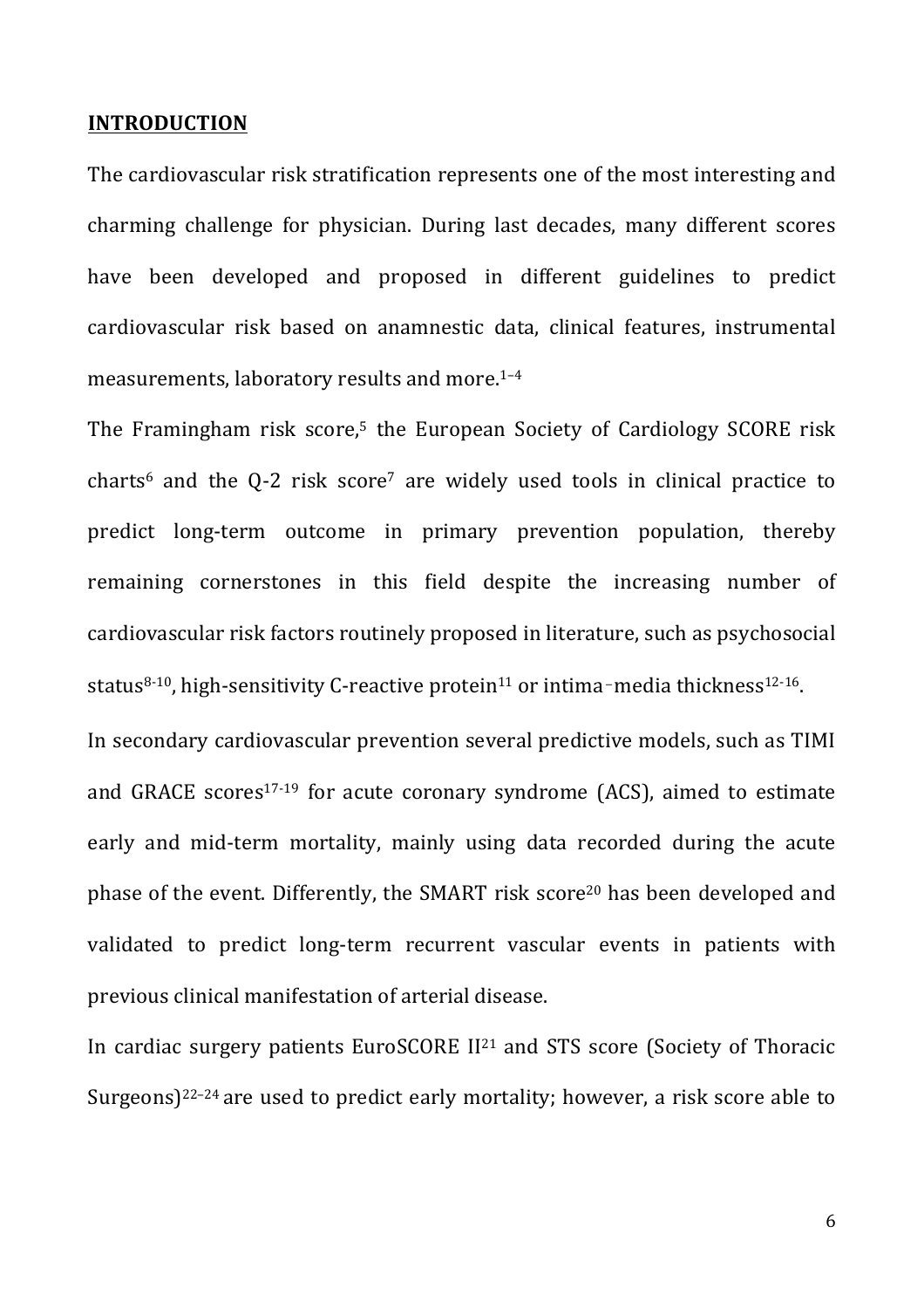stratify the long-term mortality in patients undergoing a cardiac rehabilitation program (CRP) after coronary artery bypass graft (CABG) is not yet available. We aimed to develop and validate a predictive model of long-term mortality risk in patients who underwent CABG and completed a standard in-hospital rehabilitation program.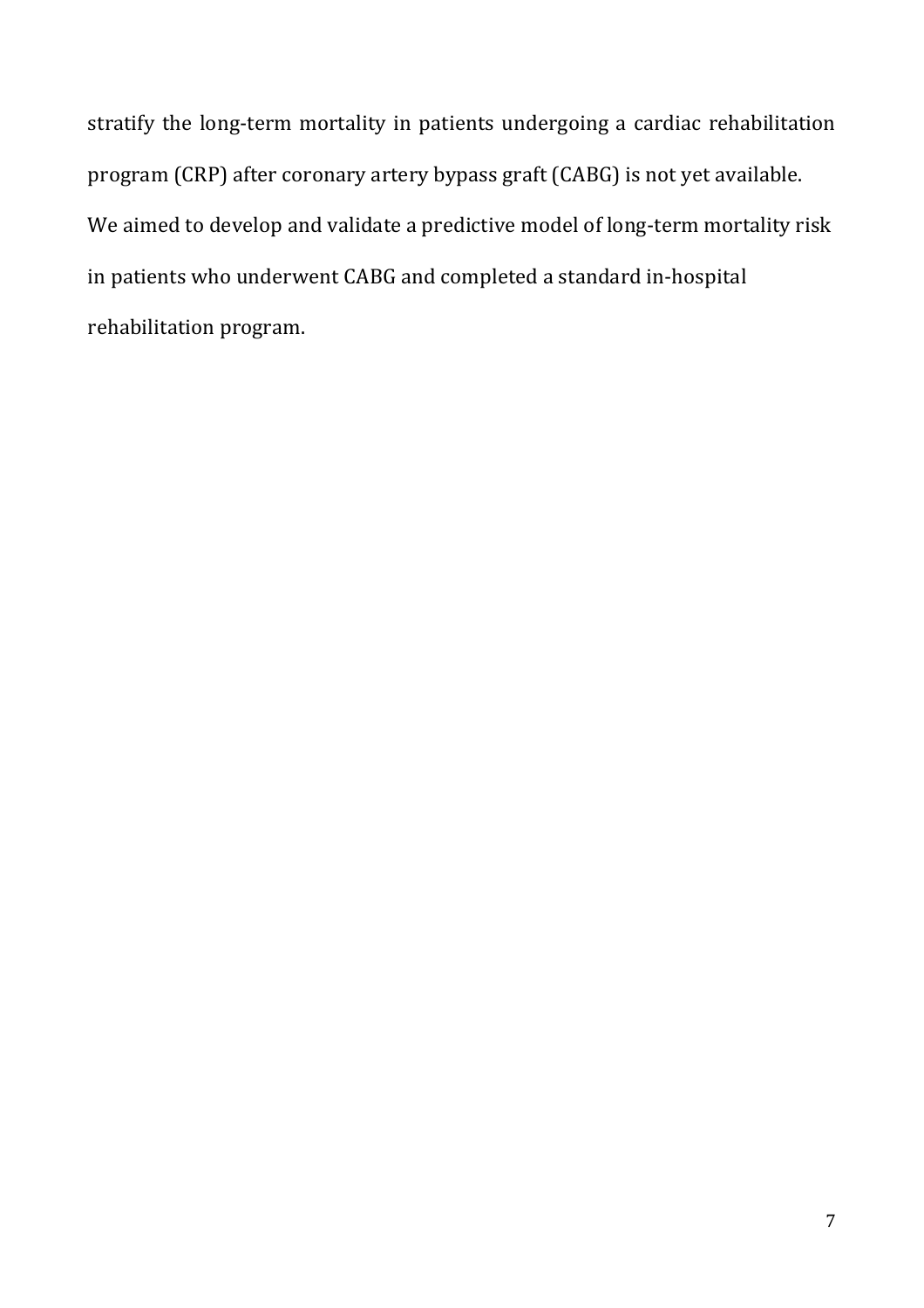#### **METHODS**

#### **Study population**

We created a database of 1321 consecutive patients referred to Cardiovascular Rehabilitation Unit of Fondazione Don Gnocchi (Parma) after CABG from January 2007 to June 2012. We excluded those subjects who could not complete the CRP due to clinical complications and patients with missing data, thereby considering a dataset of 1.014 subjects  $(78\%$  male, mean age  $68\pm10$  years).

#### **Baseline examination**

All patients completed a standard in-hospital CRP, lasting approximately 2 weeks, consisting in supervised exercise sessions (60 minutes twice per day, each one comprehensive of 30 minutes of aerobic interval training using cyclette, warm up and cool down exercises), lifestyle and risk factors management, medical counselling and medical therapy optimization, in agreement with ESC guidelines.<sup>25</sup> The internal review board of Fondazione Don Gnocchi approved data collection.

We collected variables from medical record for each patient, including anamnestic findings, clinical and laboratory markers, electrocardiographic and echocardiographic measurements in order to select known and relevant predictors of outcome routinely used in clinical practice (all variables are showed in Table 1, column 1). We considered as cut-off for categorical variables values of normality routinely applied in clinical practice (see Table 1, column 3).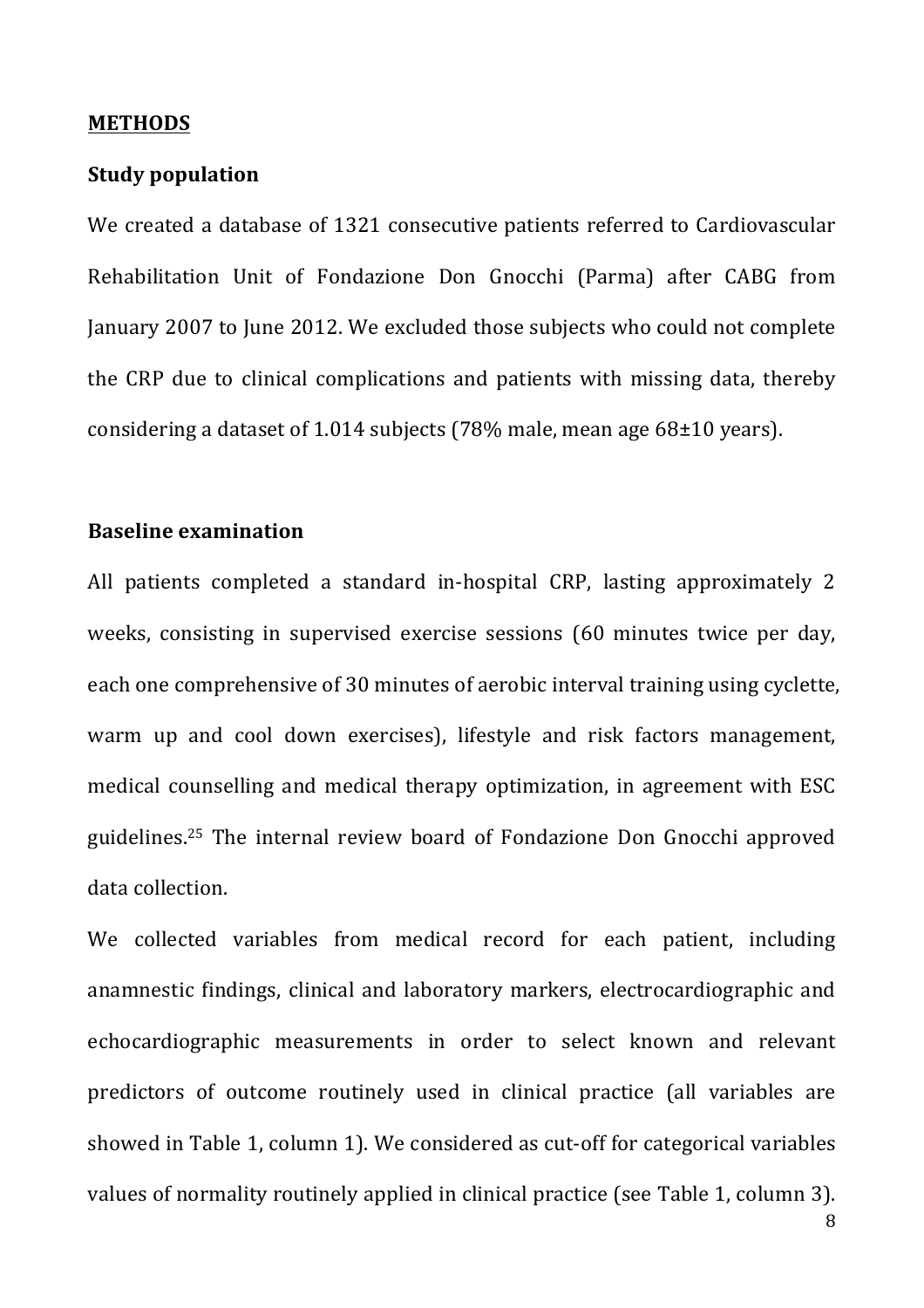Echocardiographic parameters, electrocardiographic intervals duration, heart rate and laboratory data were collected at the end of CRP using as cut-off values those expressed in literature. A Left Ventricular Ejection Fraction (LVEF)  $>50\%$ was considered normal<sup>26</sup> while, in terms of electrocardiographic intervals duration, PR and QTc were prolonged when  $>120$  and  $> 440$  msec, respectively<sup>27</sup>; for QRS duration we set the cut-off at  $140$  msec due to the low predictive power of the traditional one, 120 msec, in our population. Heart rate was calculated in the discharge 12-lead electrocardiography and, in agreement with literature<sup>28</sup>, was considered as cut-off 70 bpm. Serum uric acid (SUA) level  $>6$  mg/dl has been recently correlated with adverse outcome in our population<sup>29</sup> while, using the National Kidney Foundation (NKF) classification of chronic renal disease, we set a double cut-off for estimated Glomerular Filtration Rate  $\text{[eGFR]}$ : < 60 ml/kg/min for mild impairment and < 30 ml/kg/min for severe reduction of renal function<sup>30</sup>. Similarly to QRS duration, we used a HDL cholesterol cut-off value of 30 mg/dl, instead of 45 mg/dl, to optimize the predictive value of this parameter in our population.

Systolic blood pressure (SBP) used in the model refer to the mean value of these parameters, recorded twice daily and it was measured by a restricted number of well-trained nurses with aneroid sphygmomanometer periodically calibrated (all the instruments were checked, standardized and calibrated by expert physicians) and auscultatory method. According to ESH/ESC guidelines for the management of arterial hypertension, day-by-day BP was measured in resting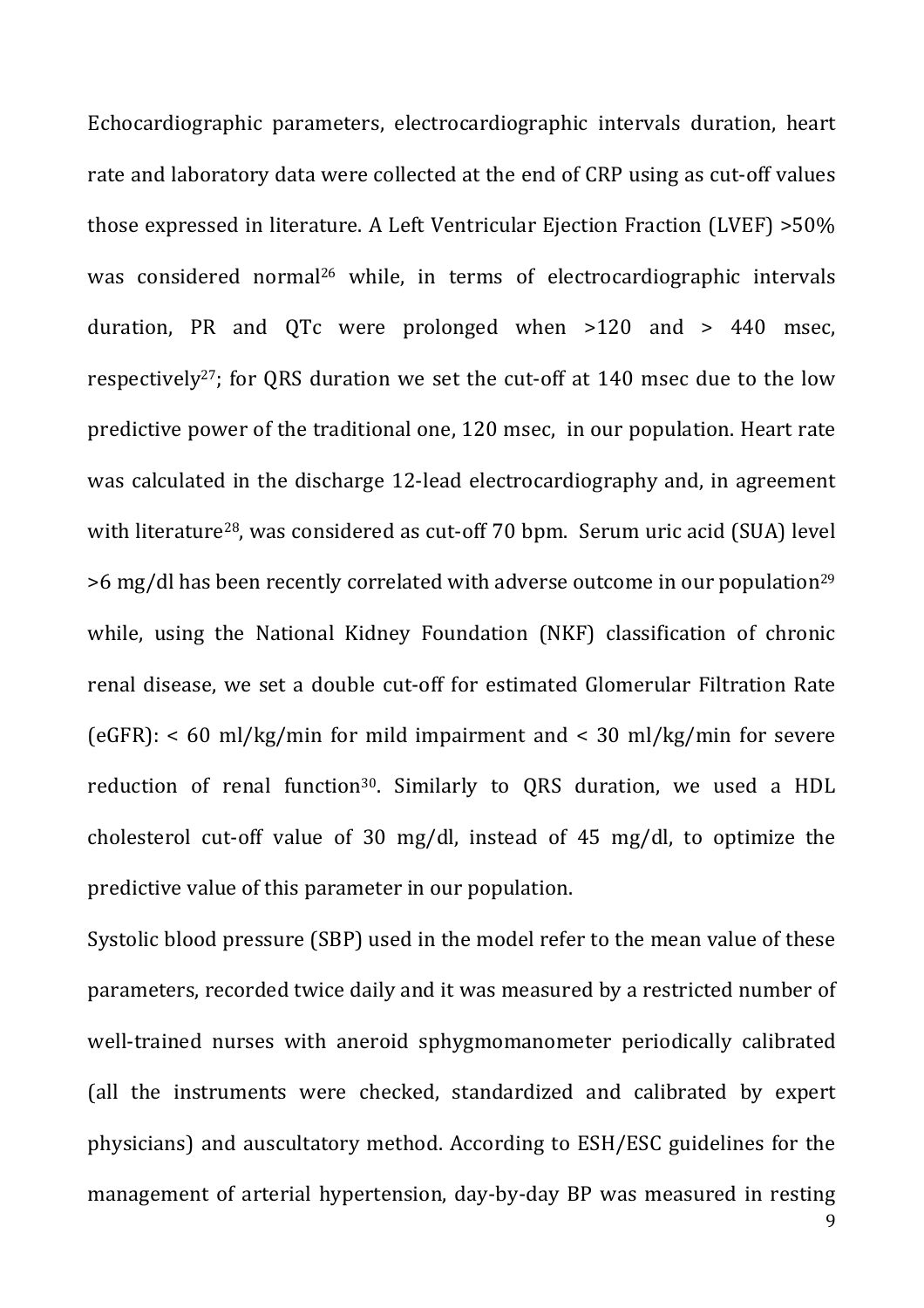supine position from  $6:00$  to  $8:00$  AM, within 1 hour after awaking and before breakfast for morning measurement, and from 4:00 to 6:00 PM for the afternoon, and a SBP cut-off value of 140 mmHg was used $31$ .

Lastly, we considered active smokers patients who stopped smoking due to the hospitalization or within 3 months before the intervention or acute event.

## **Follow-up**

Follow-up data have been recorded by a medical doctor through a telephonic questionnaire, by collecting medical records and/or discussing with the general practitioner after an oral informed consent was obtained by the patient; outcomes were overall and cardiovascular mortality.

## **Model derivation**

All the analyses were conducted with IBM SPSS Statistics 22.0 software.

We used the Cox proportional hazards model to estimate the predictive value of the risk factors included in the database.

The database was randomly divided into two subsets:  $80\%$  of subjects were included in the developmental dataset for the derivation of risk model, while the remaining 20% composed the validation subset and was used for testing and validating the model.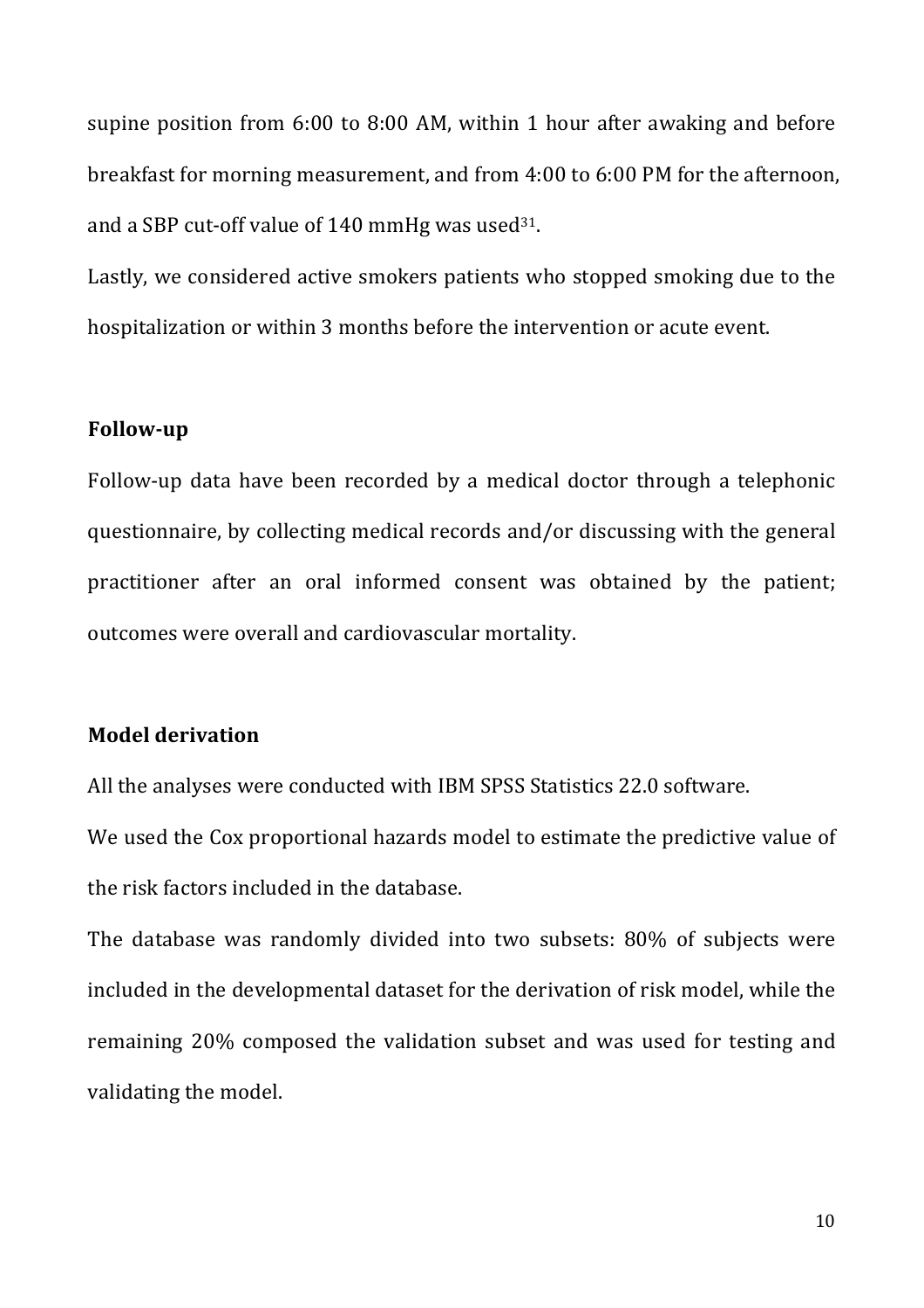With a binary logistic regression analysis, we evaluated the multiparametric correlation between variables and overall mortality, with age as the only linear covariate.

In order to achieve the predictive overall mortality risk, we included the calculated  $\beta$  coefficients in the following formula:

mortality risk ratio = 
$$
\frac{e^{(\beta_0 + \sum \beta_i X_i)}}{1 + e^{(\beta_0 + \sum \beta_i X_i)}}
$$

where  $\beta_0$  is the constant of the binary logistic regression analysis and  $\beta_i$  is the coefficient of the  $X_i$  variable.  $X_i = 1$  if a categorical risk factor is present and  $X_i = 0$  if it is not<sup>32</sup>; for age,  $X_i$  is the age of the patient expressed in years. (see Table 2). The same statistical method was then used to create a predictive model of cardiovascular mortality (using correspondent  $\beta$  coefficients).

#### **Validation**

A goodness-of-fit testing (Hosmer Lemeshow Chi square) was applied in the developmental cohorts to evaluate how well the models were calibrated, reflecting the precision of how close the predicted probabilities are to the actual (observed) risks, while the area under the receiver operating characteristic (ROC) curves assessed how well the models could discriminate between alive and dead patients.

Finally, we employed the previous formula to validation datasets (using  $\beta$ coefficients derived from developmental cohort analysis) in order to confirm the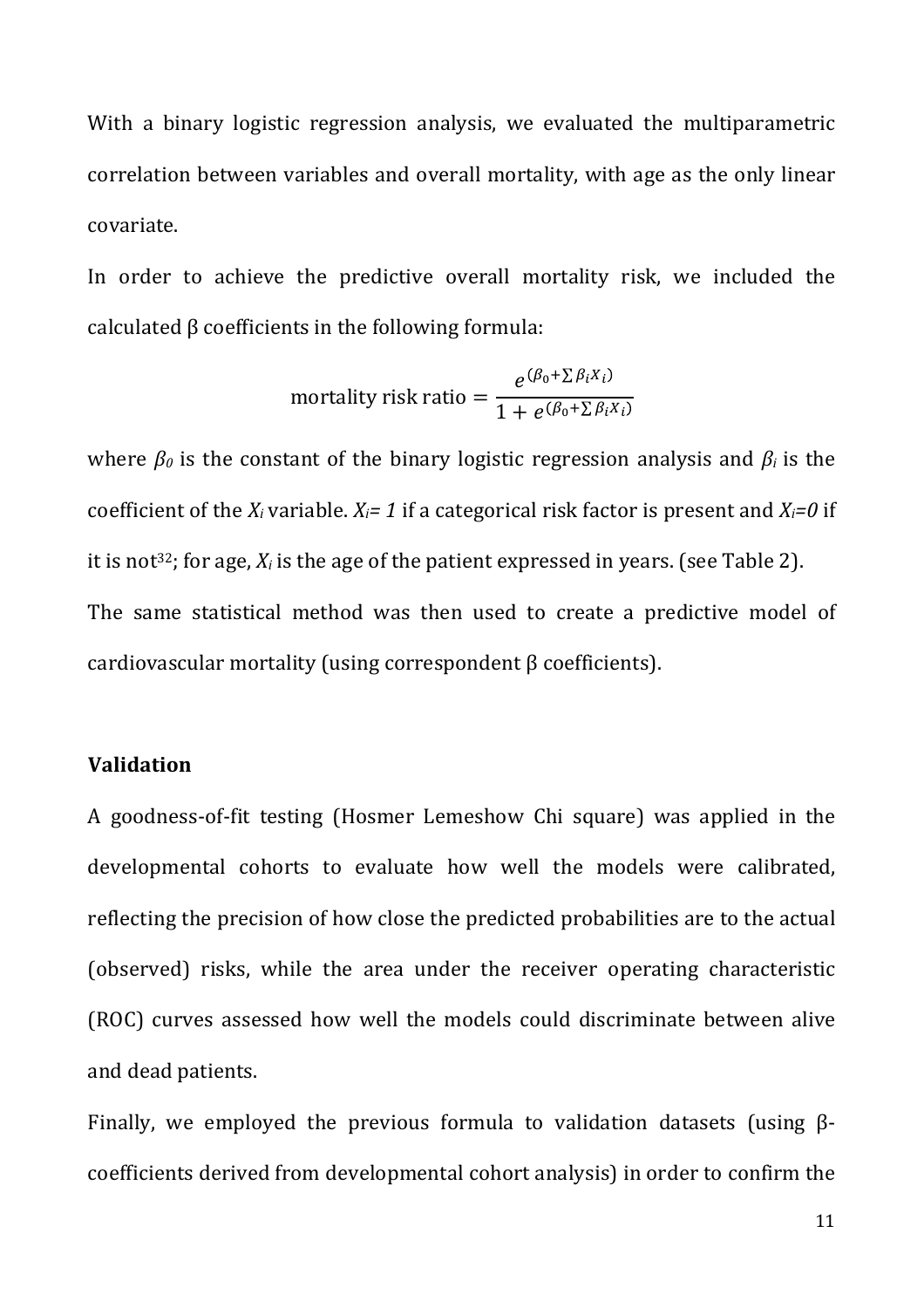calibration and discrimination power of our models with the tests already used in derivation cohorts.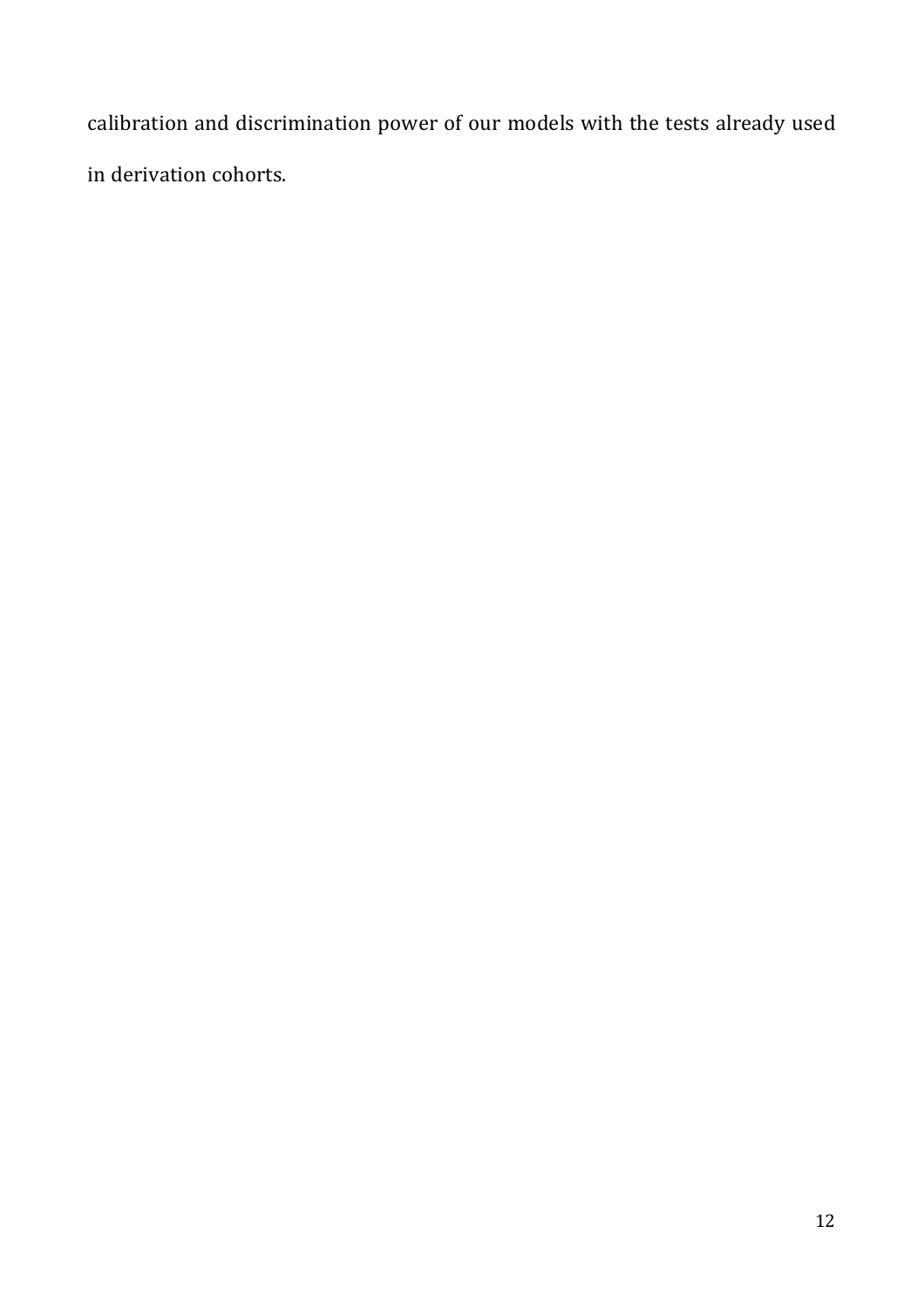#### **RESULTS**

#### **Follow-up and baseline examination**

During a mean follow-up of  $48\pm 24$  months, 91 patients died (9%), 51 due to cardiovascular causes  $(5%)$ .

One-third of population had diabetes mellitus and  $201$  patients  $(24%)$  were considered active smokers. One-hundred and eighteen subjects underwent coronary by-pass graft associated with cardiac valve replacement.

Clinical manifestation of coronary artery disease was mainly acute coronary syndrome  $(61%)$ .

Most of patients were discharged with a normal left ventricular ejection fraction (mean  $51.5\%$ ) and the absence of a severe kidney disease (mean eGFR 75) mL/Kg/min).

In terms of pharmacological therapy antiplatelet drug was taken by 93% and oral anticoagulant by 17.6% of patients; 95% of subjects were discharged with statin, 90.7% with beta-blockers and 70.2% with a rennin-angiotensinaldosterone inhibitor.

All baseline characteristics and the cut-off values for each risk factor are reported in Table 1.

### **Model derivation**

Table 2 shows the results of logistic regression analysis performed in our derivation dataset. The  $\beta$  coefficients represent the adjusted weight of each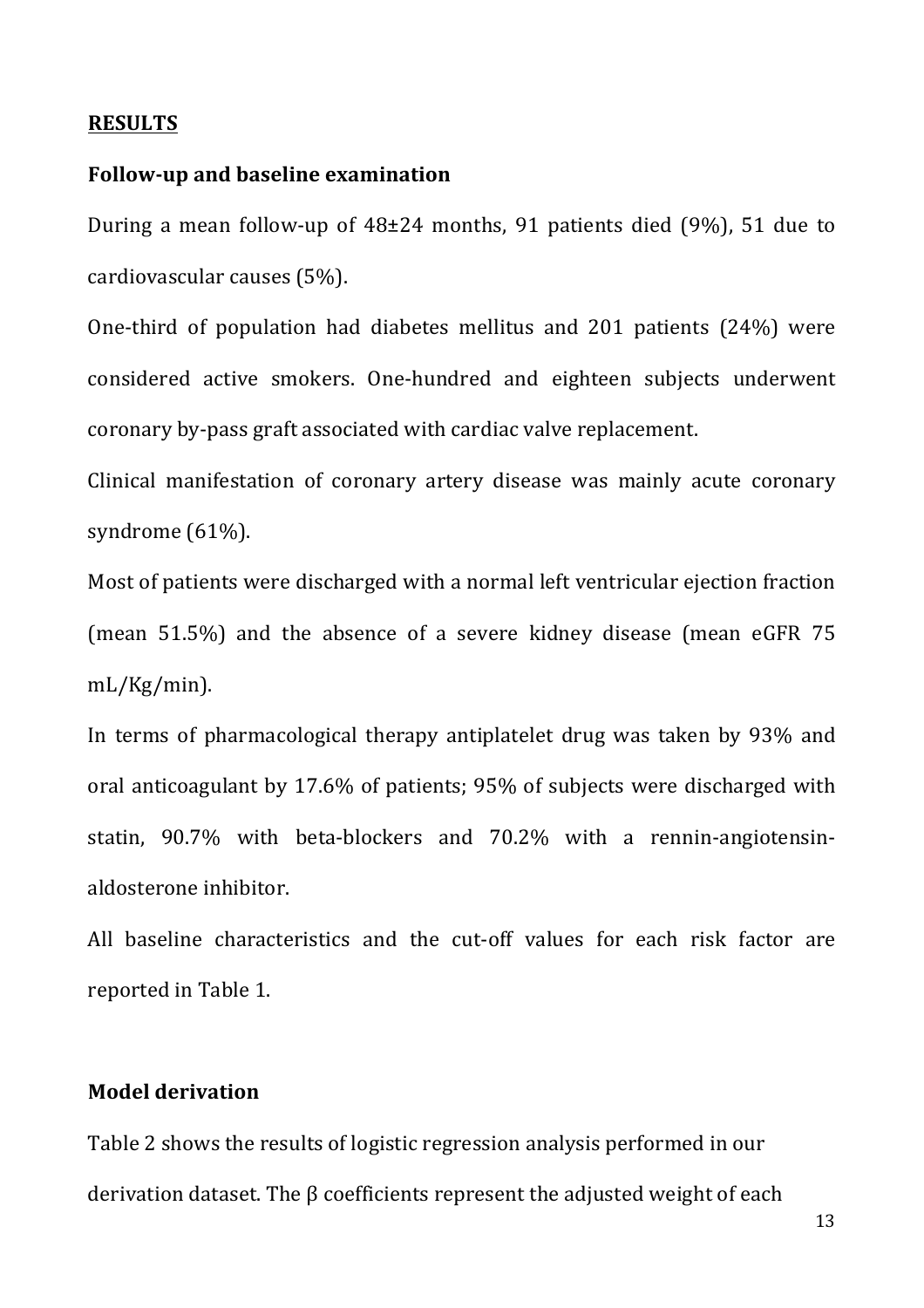variable in predicting outcome: the higher was the value, the heavier was the contribute of that factor in predicting mortality risks.

The highest  $\beta$  coefficients in our population were found for diabetes, atrial fibrillation and severe reduction of glomerular filtration rate (eGFR<30 mL/Kg/min). The history of acute coronary syndrome and the presence of PR or QTc intervals prolongation represent other significant risk factor in our predictive model; the low  $\beta$  coefficients of age were due to the analysis of this risk factor as linear variable in the binary logistic regressions.

The application of the REHAB score to the derivation dataset conducted to a mean value of 8.5% for overall mortality risk and 4.8% for CV mortality risk.

#### **Validation**

In terms of REHAB score mean values, the validation dataset showed a mean overall mortality risk of 7.8% and a mean CV mortality risk of 4.5%, both similar to those reported for the derivation dataset.

Goodness-of-fit test, performed in developmental and validation datasets, showed a good calibration for both overall and cardiovascular mortality risk predictive models. 

Similarly, the area under ROC curves of developmental and validation datasets evidenced a satisfying discrimination power for both models (see Table 3).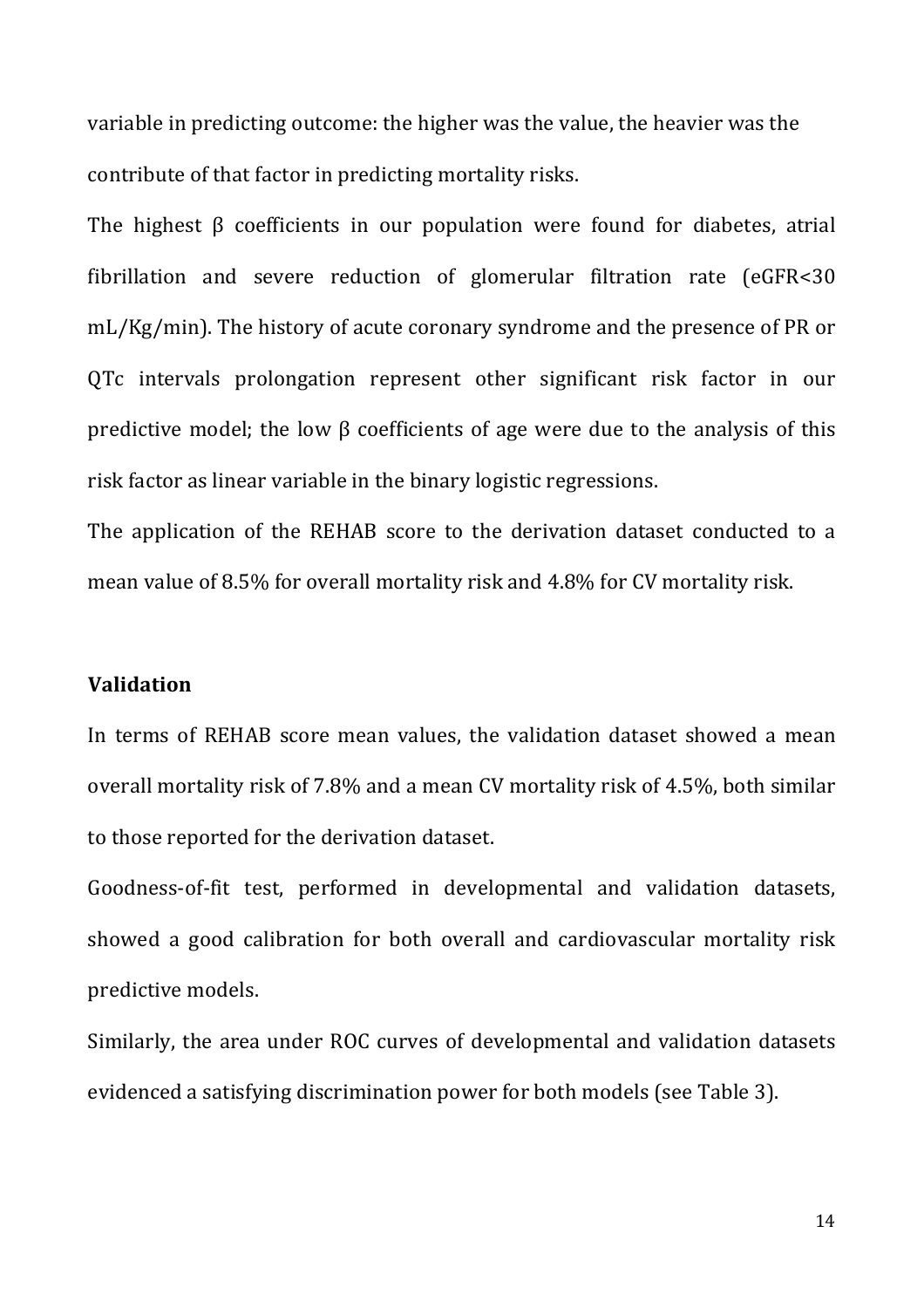#### **DISCUSSION**

From a registry of 1321 patients undergoing cardiac rehabilitation program after coronary artery bypass graft, we selected 1014 subjects to develop and validate the "Risk Estimation in coronary Heart disease patients After cardiac rehaBilitation" (REHAB) score, representing the first model created to estimate overall and cardiovascular mortality risk in this population.

The registries are a well-accepted research instrument helping physicians to evaluate cardiac rehabilitation programmes so as to improve their efficiency. In a recent systematic review, Poffley et al. analyzed the design and execution of these registries<sup>33</sup>, with most of them collecting data on demographics, medical history, anthropometrics, clinical and psychosocial measures, and medication at cardiac rehabilitation enrollment and discharge. Apart from these similarities, these registries showed important limitations affecting their quality; servicelevel data and process methods were poorly reported, follow-up data were missing and evaluation of cardiac rehabilitation outcomes was limited<sup>34</sup>, thereby lacking of data necessary to create predictive risk models.

From a secondary cardiovascular prevention prospective cohort study, such as the "Secondary Manifestations of ARTerial disease", Dorresteijn et al developed and validated the SMART score, largely employed to predict long-term recurrent events in subjects who suffered of various symptomatic arterial diseases<sup>20</sup>. Similarly, the current score evaluates the long-term mortality in secondary cardiovascular prevention; however, our predictive models have been tailored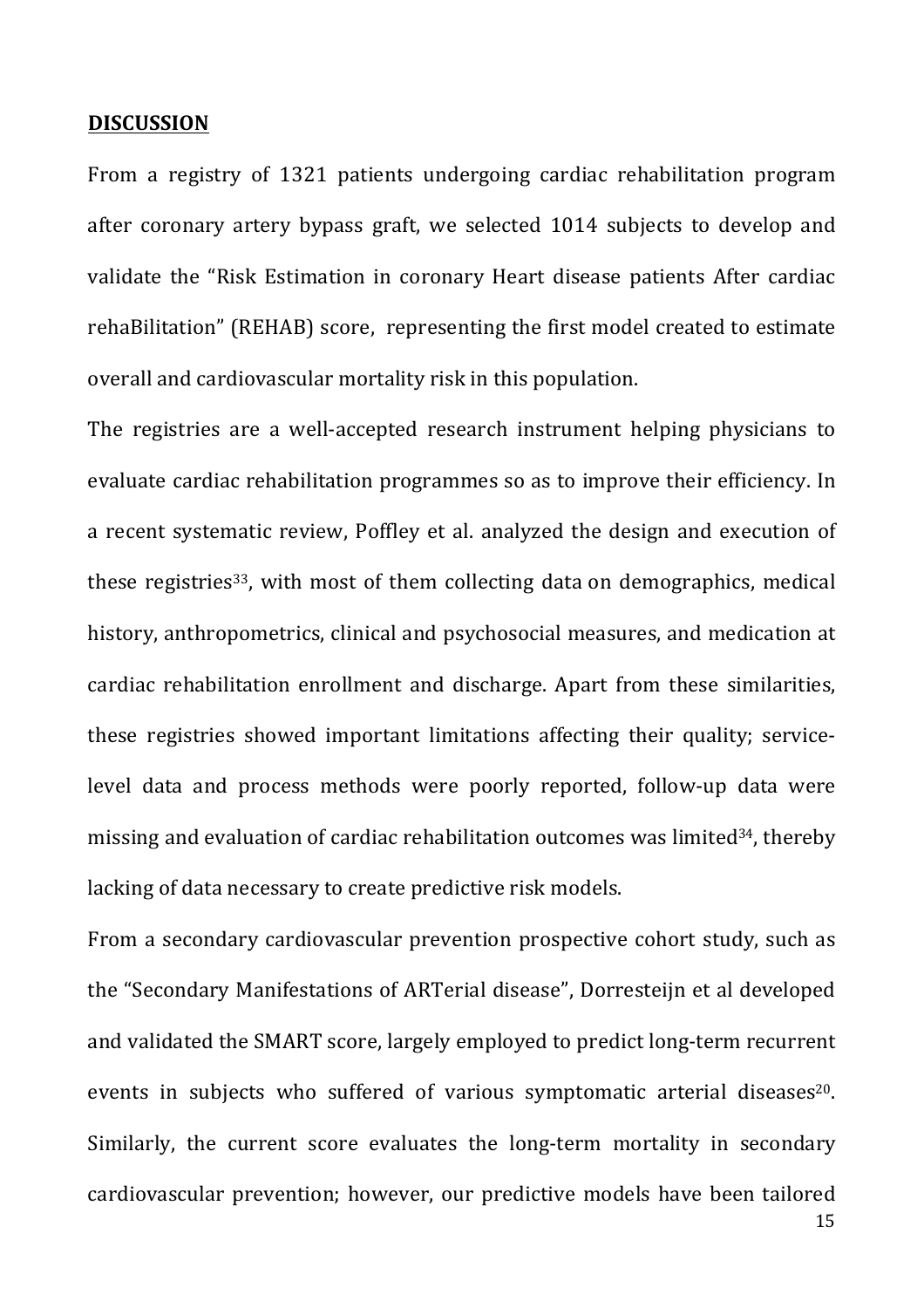to a more homogeneous population (CAD patients undergoing CABG) and all subjects completed an in-hospital CRP, a widely recognised approach able to reduce long-term mortality.

Moreover, our model adopted several well-known cardiovascular risk factors not included in the SMART score, such as serum uric acid levels, presence of atrial fibrillation and ECG intervals duration. Indeed, in secondary cardiovascular prevention, high SUA levels have been associated with adverse outcomes in post-myocardial infarction<sup>35</sup> and heart failure patients<sup>36</sup> and, in a recent paper, our group showed that high level of SUA was able to predict overall and cardiovascular mortality also in post CABG patients<sup>29</sup>. The presence of atrial fibrillation after cardiac surgery is a frequent finding. Recently, Gillinov et al. demonstrated no early mortality differences between rate versus rhythm control of AF in patients who underwent cardiac surgery<sup>37</sup>; differently, in our population the presence of AF at discharge represents a long-term mortality risk factor. Lastly, ECG intervals duration predictive role in CAD subjects has been largely demonstrated<sup>38-40</sup>, although only pre-operative QTc prolongation has been correlated to mortality in CABG patients<sup>41</sup>; PR, QRS and QTc intervals prolongation showed to predict overall and cardiovascular death in our population, thereby usefully completing our model.

16 The evaluation of cardiovascular risk is one of the most important and difficult assignment for physicians working in a rehabilitation unit; therefore, in the era of evidence-based medicine, a selected scores availability can help to better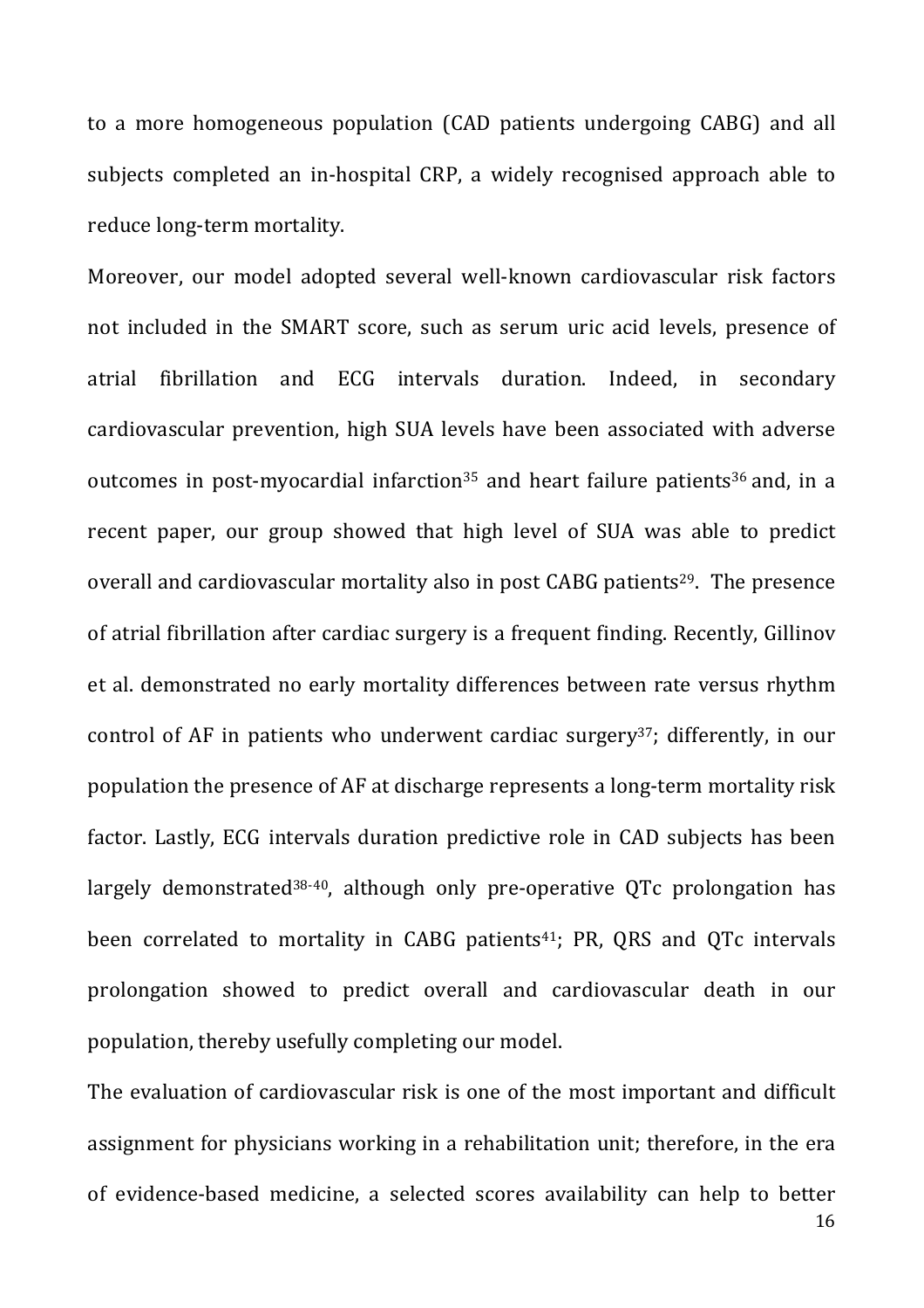estimate individual mortality risk in a population uniformly considered at high cardiovascular risk. To achieve this goal we decided to create the REHAB score, whose composing risk factors, available in worldwide cardiac rehabilitation setting, could make it applicable in clinical practice.

Although validation tests confirmed a good calibration and discrimination power, these models tend to underestimate the risks for low value of REHAB score and overestimate them when REHAB score is higher than 8% and 5% for overall and CV mortality risk, respectively. However, considering that the Youden index and the best correlation between observed and predicted death are both set near the REHAB score mean values of this population, our data suggest that a patient with an overall and CV mortality  $REHAB$  score value  $>8\%$ and/or  $>5\%$ , respectively, should be considered as a high-risk subject.

## **Perspectives**

Even though the ratio between the number of patients and that of variables included can be considered adequate for the analysis proposed, we were forced to exclude several risk factors that could contribute to improve the predictive power of the REHAB score, in order to minimize the risk for over-fitting the model. With an higher number of subjects in the dataset, in fact, we could insert additional parameters, such as the 6-minute walk test, a simple test largely used to estimate exercise capacity in cardiac rehabilitation setting<sup>42</sup>, useful to increase calibration and discrimination power of our models.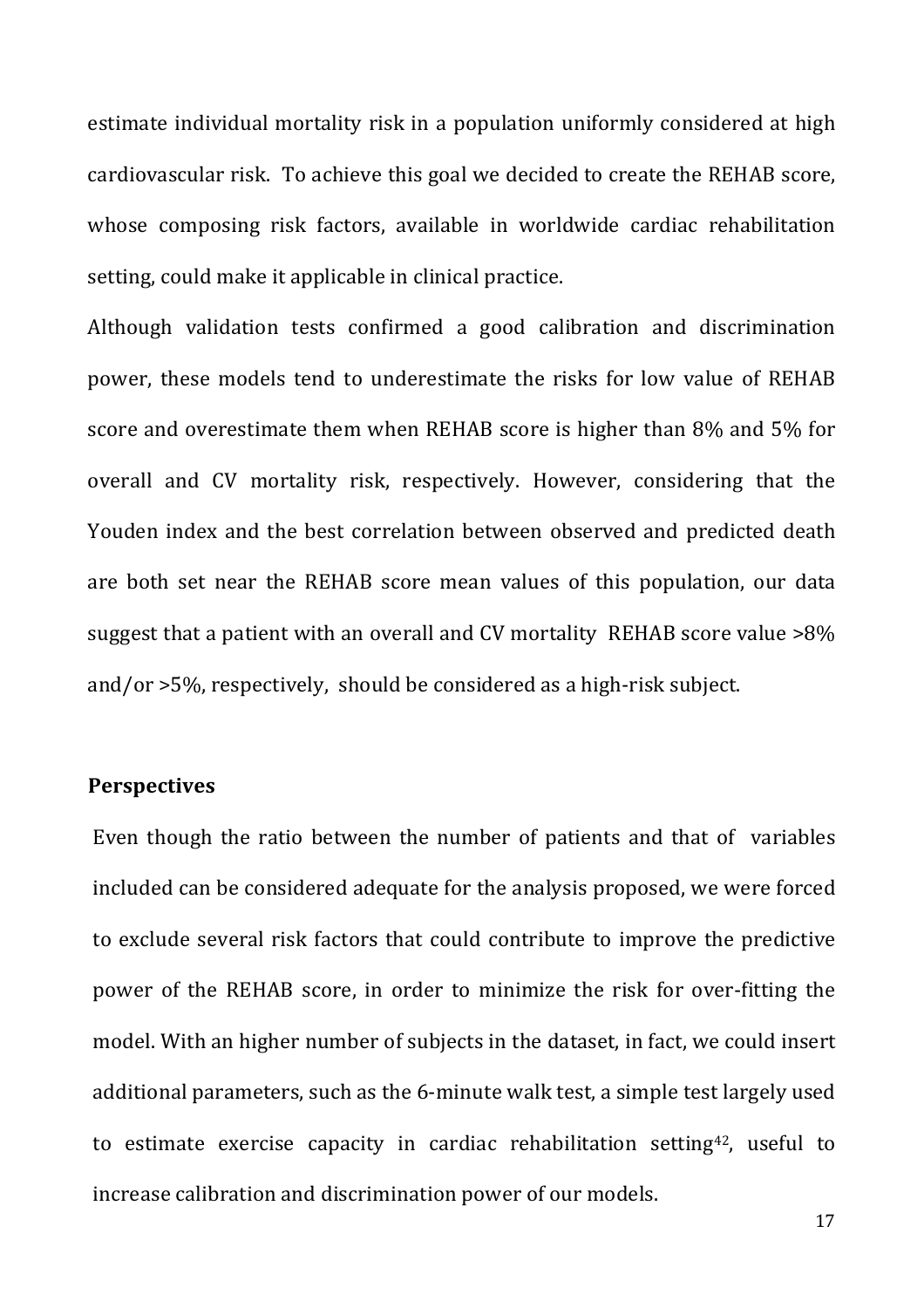# **Limitations**

Although our models did result well performing in our validation dataset, they would need external validation in other post-CABG cardiac rehabilitation datasets.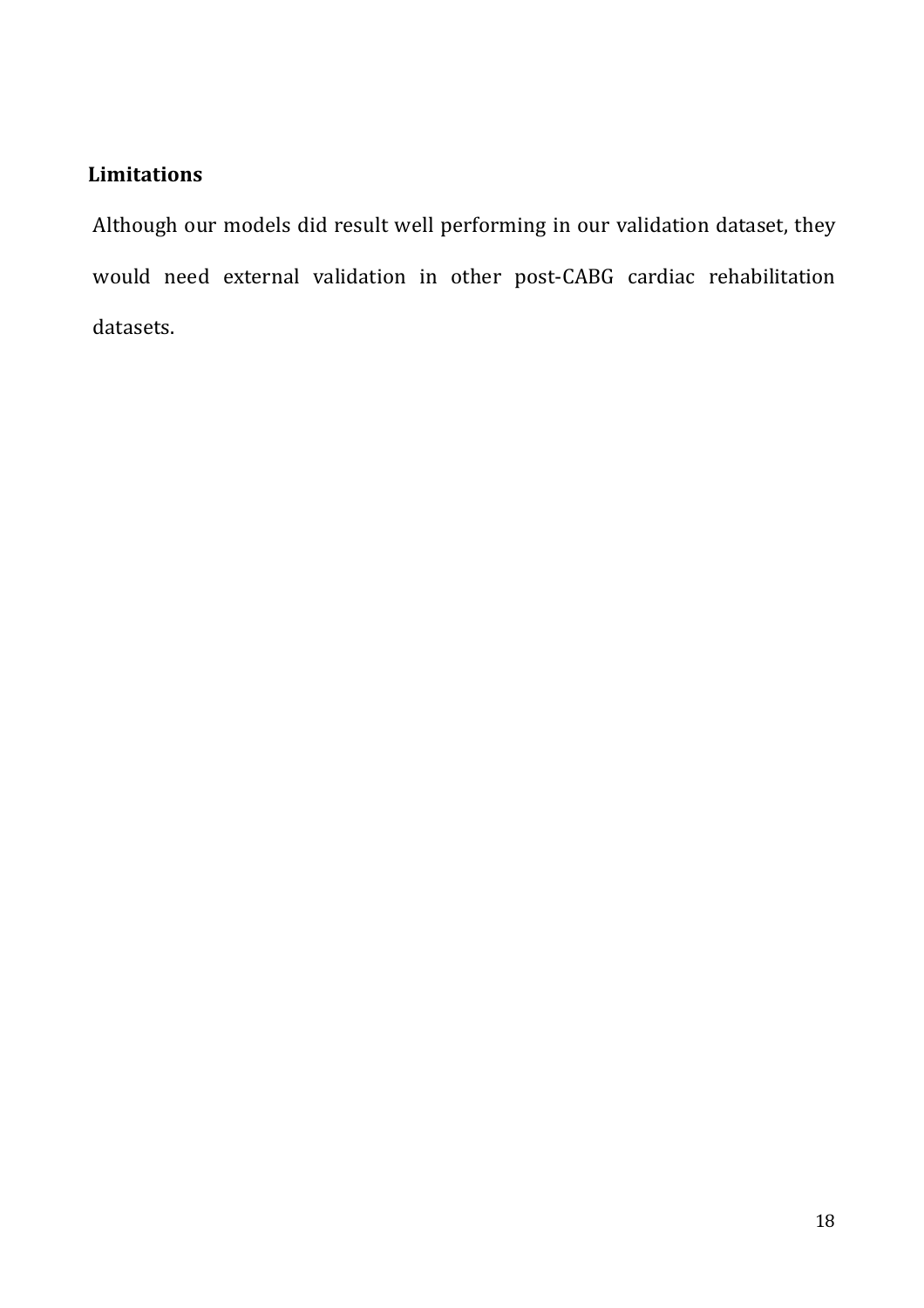| Tanie T<br>Daschlie Gilai actei istics |                      |                           |
|----------------------------------------|----------------------|---------------------------|
| Variables                              | Developmental cohort | Risk factors cut-off used |
| Age (years)                            | 68.5 (9.7)           |                           |
| Male sex                               | 654 (79)             | Presence                  |
| Active smoking                         | 201 (24.3)           | Presence                  |
| <b>Diabetes</b>                        | 270 (32.6)           | Presence                  |
| <b>ACS</b>                             | 504 (60.9)           | Presence                  |
| Other than isolated CABG               | 118 (14.3)           | Presence                  |
| HR(bpm)                                | 69.8 (10.9)          | $\geq 80$                 |
| SBP (mmHg)                             | 119 (10.3)           | $\geq 140$                |
| LVEF $(%)$                             | 51.5(9.5)            | < 50                      |
| $eGFR$ (mL/Kg/min)                     | 75.5 (28.4)          | 60-30                     |
|                                        |                      | < 30                      |
| Serum uric acid (mg/dL)                | 4.8(1.7)             | $\geq 6.0$                |
| Serum HDL (mg/dL)                      | 28.9 (7.7)           | < 30                      |
| Atrial fibrillation                    | 50(6)                | Presence                  |
| PR duration (ms)                       | 172.1 (30.9)         | $\geq 200$                |
| QRS duration (ms)                      | 103.7 (24.6)         | $\geq 140$                |
| QTc duration (ms)                      | 433.9 (32.5)         | $\geq 440$                |
|                                        |                      |                           |

# **Table 1 Baseline characteristics**

Data are expressed in numbers of patients (percentage) or mean value (SD)

 $ACS = acute \text{ concary syndrome}; \text{CABG} = \text{coronary artery bypass}$  graft;  $HR = heart \text{ rate};$   $SBP = \text{systolic blood}$ pressure; LVEF = left ventricular ejection fraction;  $e$ GFR = estimated glomerular filtration rate; HDL = highdensity lipoprotein.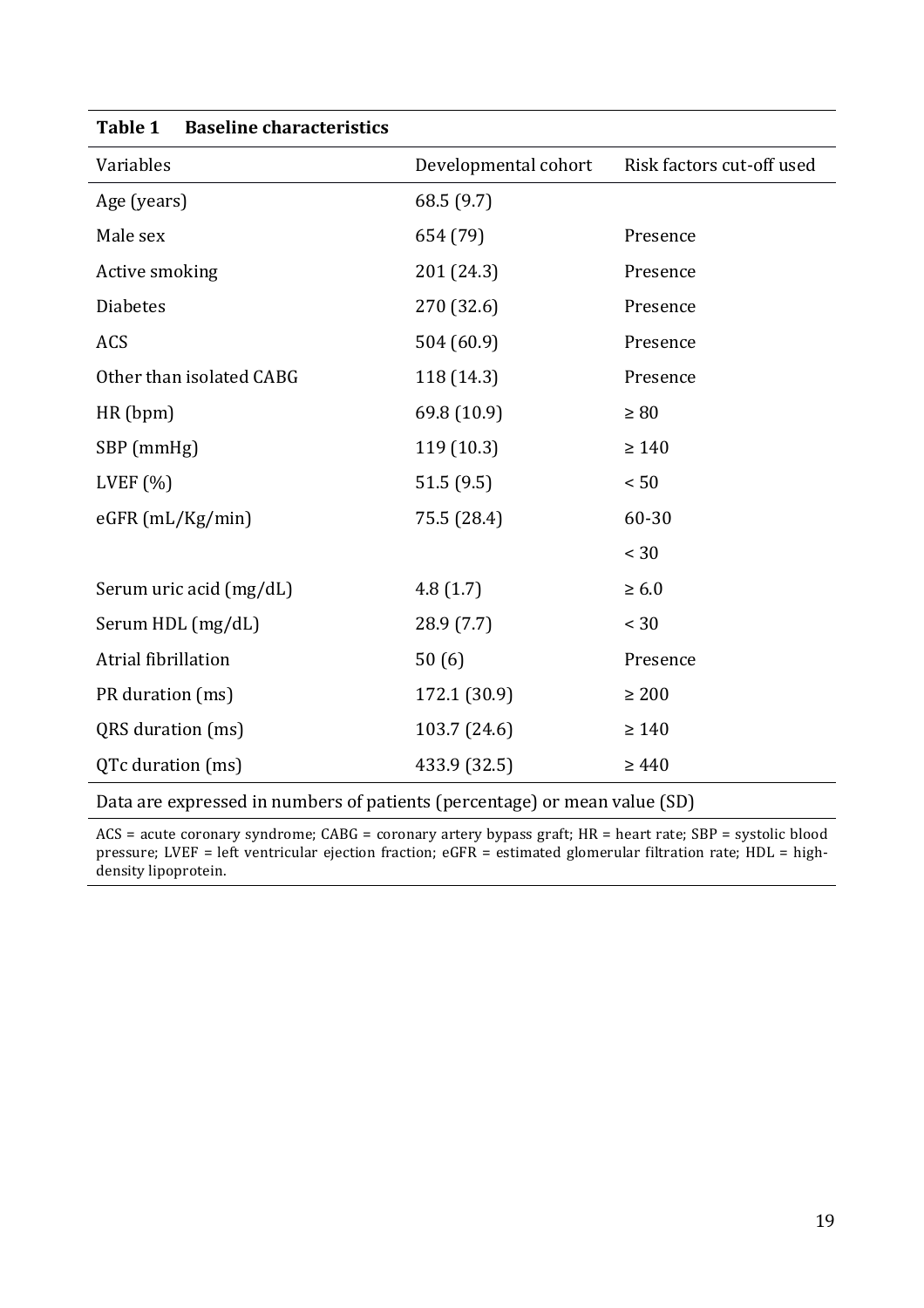| Variables                      | Overall mortality<br>$\beta$ coefficients | Cardiovascular mortality<br>$\beta$ coefficients |
|--------------------------------|-------------------------------------------|--------------------------------------------------|
| Age (linear)                   | 0.0401259                                 | 0.0476693                                        |
| Male sex                       | 0.1880767                                 | 0.3220967                                        |
| Active smoking                 | 0.2776298                                 | 0.2247654                                        |
| <b>Diabetes</b>                | 0.9228462                                 | 0.9011921                                        |
| <b>ACS</b>                     | 0.6012335                                 | 0.5918602                                        |
| Other than isolated CABG       | 0.2699687                                 | 0.0629451                                        |
| <b>Heart Rate</b>              | 0.4113417                                 | 0.1146633                                        |
| <b>Systolic Blood Pressure</b> | 0.1214225                                 | 0.4373221                                        |
| <b>LVEF</b>                    | 0.1818968                                 | 0.4668247                                        |
| eGFR 30-60 mL/Kg/min           | 0.1467939                                 | 0.0024037                                        |
| $eGFR < 30$ mL/Kg/min          | 1.4166323                                 | 1.6669868                                        |
| Serum uric acid                | 0.3367077                                 | 0.7433131                                        |
| Serum HDL                      | 0.3333651                                 | 0.4473445                                        |
| Atrial fibrillation            | 0.8367261                                 | 1.3493564                                        |
| PR duration                    | 0.5066515                                 | 0.3245575                                        |
| <b>QRS</b> duration            | 0.2158149                                 | 0.1077891                                        |
| QTc duration                   | 0.6699215                                 | 0.4846982                                        |
| Costant $\beta_0$              | -7.2335533                                | $-8.6310098$                                     |

| Table 2 Logistic regression model of REHAB score in developmental datasets |  |
|----------------------------------------------------------------------------|--|

ACS = acute coronary syndrome; CABG = coronary artery bypass graft; HR = heart rate; SBP = systolic blood pressure; LVEF = left ventricular ejection fraction;  $e$ GFR = estimated glomerular filtration rate; HDL = highdensity lipoprotein.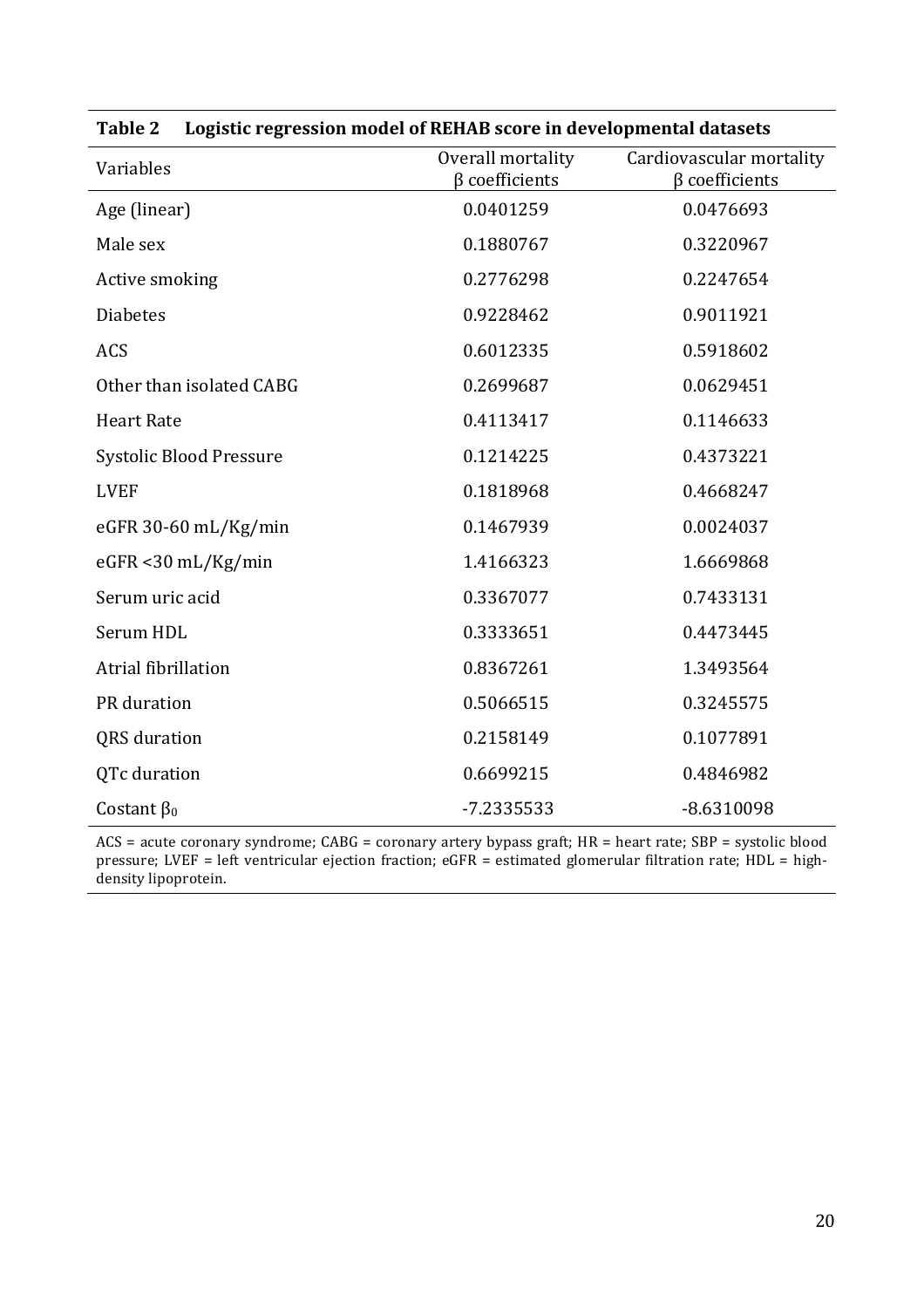| таше э<br>REHAD SCOTE CAMBRIDGE & UISCHMINIQUON FESULIS |          |                            |                      |  |
|---------------------------------------------------------|----------|----------------------------|----------------------|--|
| Datasets                                                | Patients | Goodness-of-fit Chi square | Area under ROC curve |  |
| Developmental                                           | 828      |                            |                      |  |
| Overall mortality                                       |          | 7.45 ( $p = 0.49$ )        | $0.74$ (p< 0.01)     |  |
| CV mortality                                            |          | 12.62 ( $p = 0.13$ )       | $0.77$ (p< 0.01)     |  |
| Validation                                              | 194      |                            |                      |  |
| Overall mortality                                       |          | $5.91$ (p= 0.66)           | $0.66$ (p< 0.05)     |  |
| CV mortality                                            |          | 6.93 ( $p = 0.54$ )        | $0.71$ (p< 0.05)     |  |

**Table 3 REHAB score calibration & discrimination results**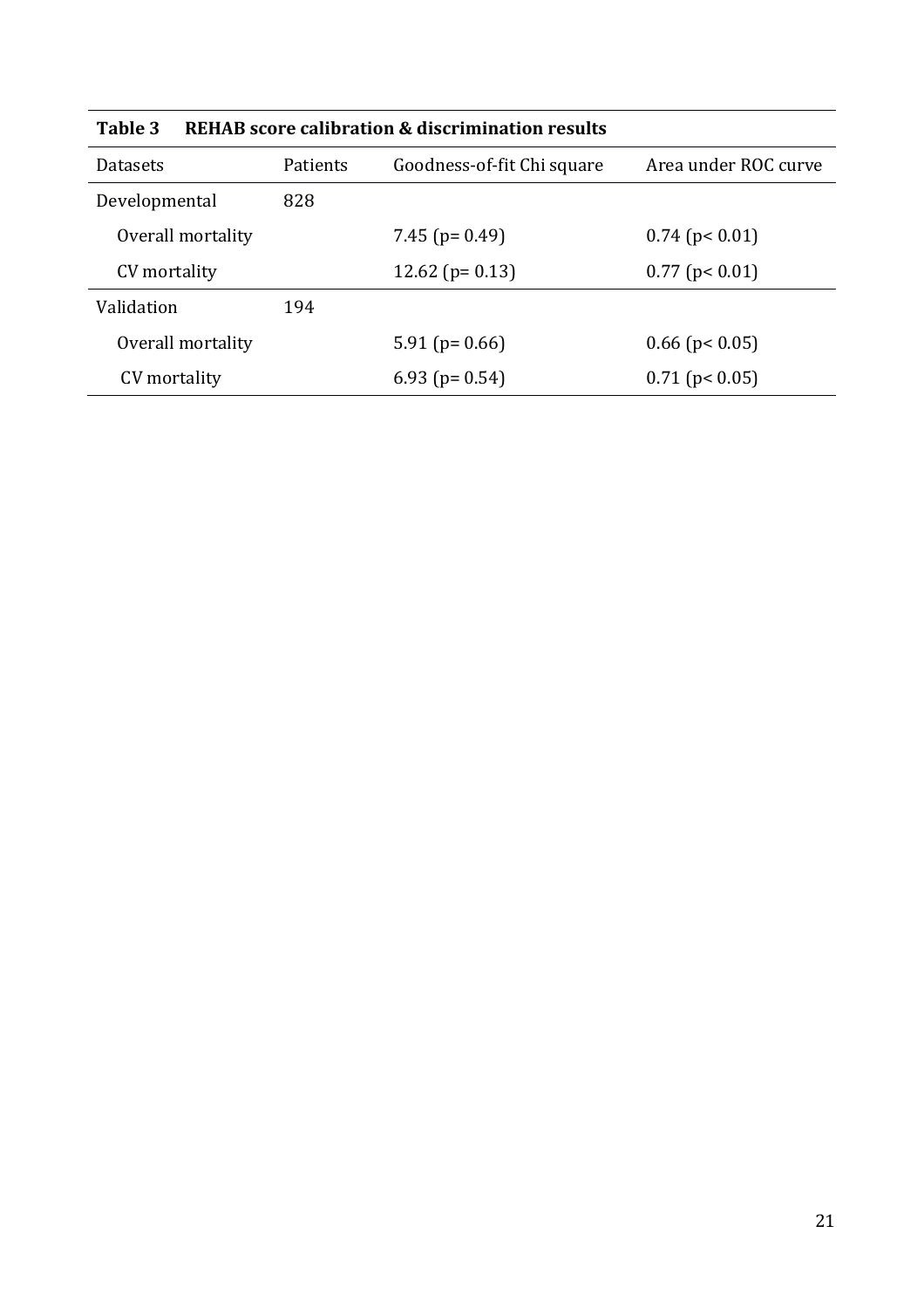

*Fig. 1.* ROC curve graphs for overall (left) and cardiovascular mortality (right) **developmental datasets.**



Fig. 2. Relationship between observed mortality in developmental datasets and predicted mortality **with REHAB score.**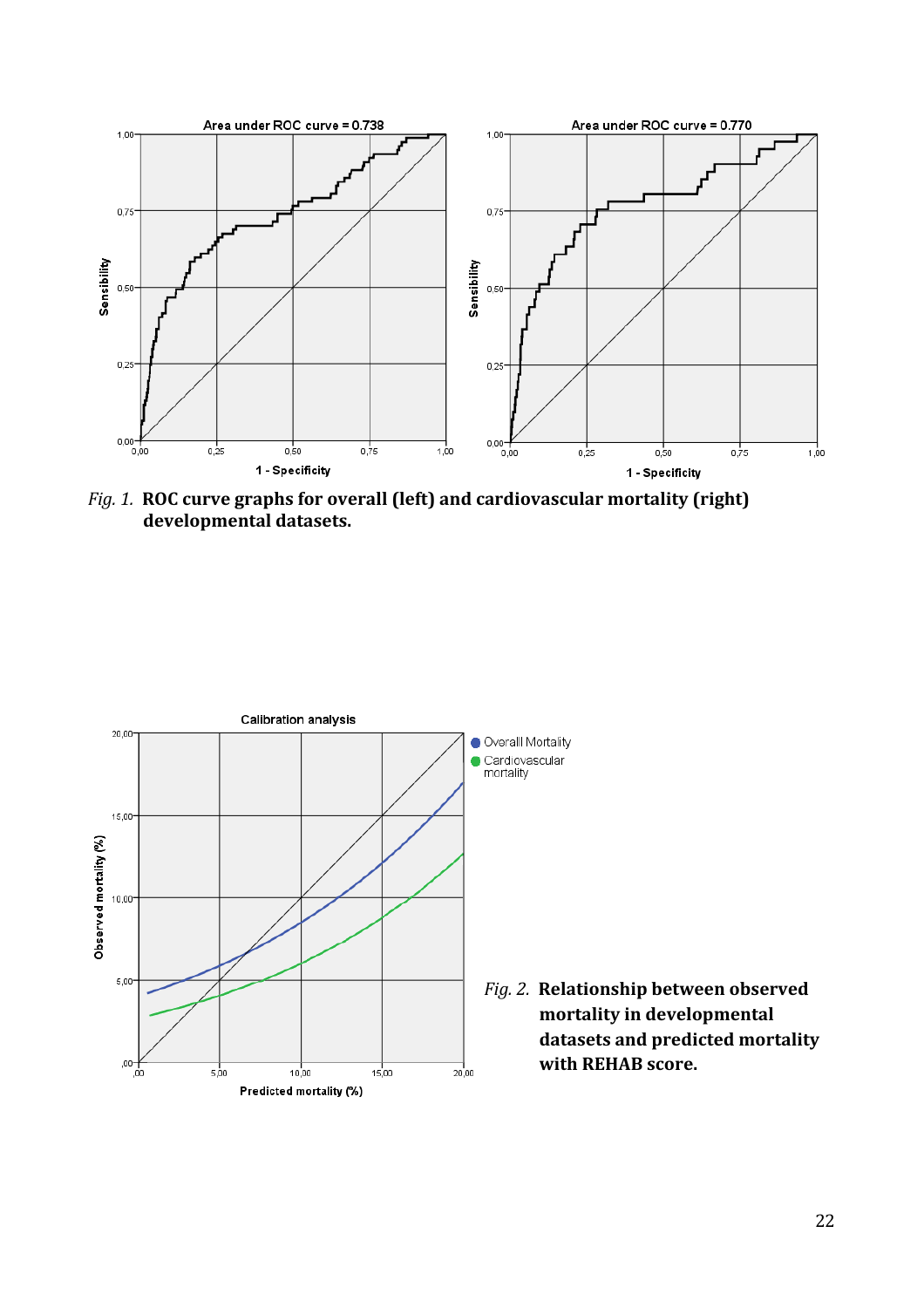# **REFERENCES**

- 1. Roffi M, Patrono C, Collet I-P et al. 2015 ESC Guidelines for the management of acute coronary syndromes in patients presenting without persistent ST-segment elevation: Task Force for the Management of Acute Coronary Syndromes in Patients Presenting without Persistent ST-Segment Elevation of the European Society of Cardiology (ESC). *Eur Heart J*. 2016;37:267-315.
- 2. Montalescot G, Sechtem U, Achenbach S et al. 2013 ESC guidelines on the management of stable coronary artery disease: the Task Force on the management of stable coronary artery disease of the European Society of Cardiology. *Eur Heart J.* 2013;34:2949-3003.
- 3. Piepoli MF, Hoes AW, Agewall S et al. 2016 European Guidelines on cardiovascular disease prevention in clinical practice The Sixth Joint Task Force of the European Society of Cardiology. *Eur Heart J.* 2016.
- 4. Steg P, James S, Atar D et al. 2017 ESC Guidelines for the management of acute myocardial infarction in patients presenting with ST-segment elevation: Task Force for the Management of Acute Coronary Syndromes in Patients Presenting with Persistent ST-Segment Elevation of the European Society of Cardiology (ESC). *Eur Hear I*, 2017:1-66.
- 5. D'Agostino RB, Vasan RS, Pencina MJ et al. General cardiovascular risk profile for use in primary care: The Framingham heart study. *Circulation*. 2008;117:743-753.
- 6. Conroy RM, Pyörälä K, Fitzgerald AP et al. Estimation of ten-year risk of fatal cardiovascular disease in Europe: The SCORE project. *Eur Heart J.* 2003;2:987-1003.
- 7. Hippisley-Cox J, Coupland C, Vinogradova Y et al. Derivation and validation of QRISK, a new cardiovascular disease risk score for the United Kingdom: prospective open cohort study. *Bmj.* 2007;335:136-136.
- 8. Albus C, Jordan J, Herrmann-Lingen C. Screening for psychosocial risk factors in patients with coronary heart disease-recommendations for clinical practice. *Eur J Cardiovasc Prev Rehabil* 2004;11:75–79.
- 9. Lichtman IH, Froelicher ES, Blumenthal IA et al. Depression as a risk factor for poor prognosis among patients with acute coronary syndrome: systematic review and recommendations: a scientific statement from the American Heart Association. *Circulation* 2014;129:1350–1369.
- 10. Pogosova N, Saner H, Pedersen SS et al. Psychosocial aspects in cardiac rehabilitation: from theory to practice. A position paper from the Cardiac Rehabilitation Section of the European Association of Cardiovascular Prevention and Rehabilitation of the European Society of Cardiology. Eur *J Prev Cardiol* 2015;22:1290-1306.
- 11. Kaptoge S, Di Angelantonio E, Pennells L et al. C-reactive protein, fibrinogen, and cardiovascular disease prediction. N Engl J Med. 2012;367:1310-1320.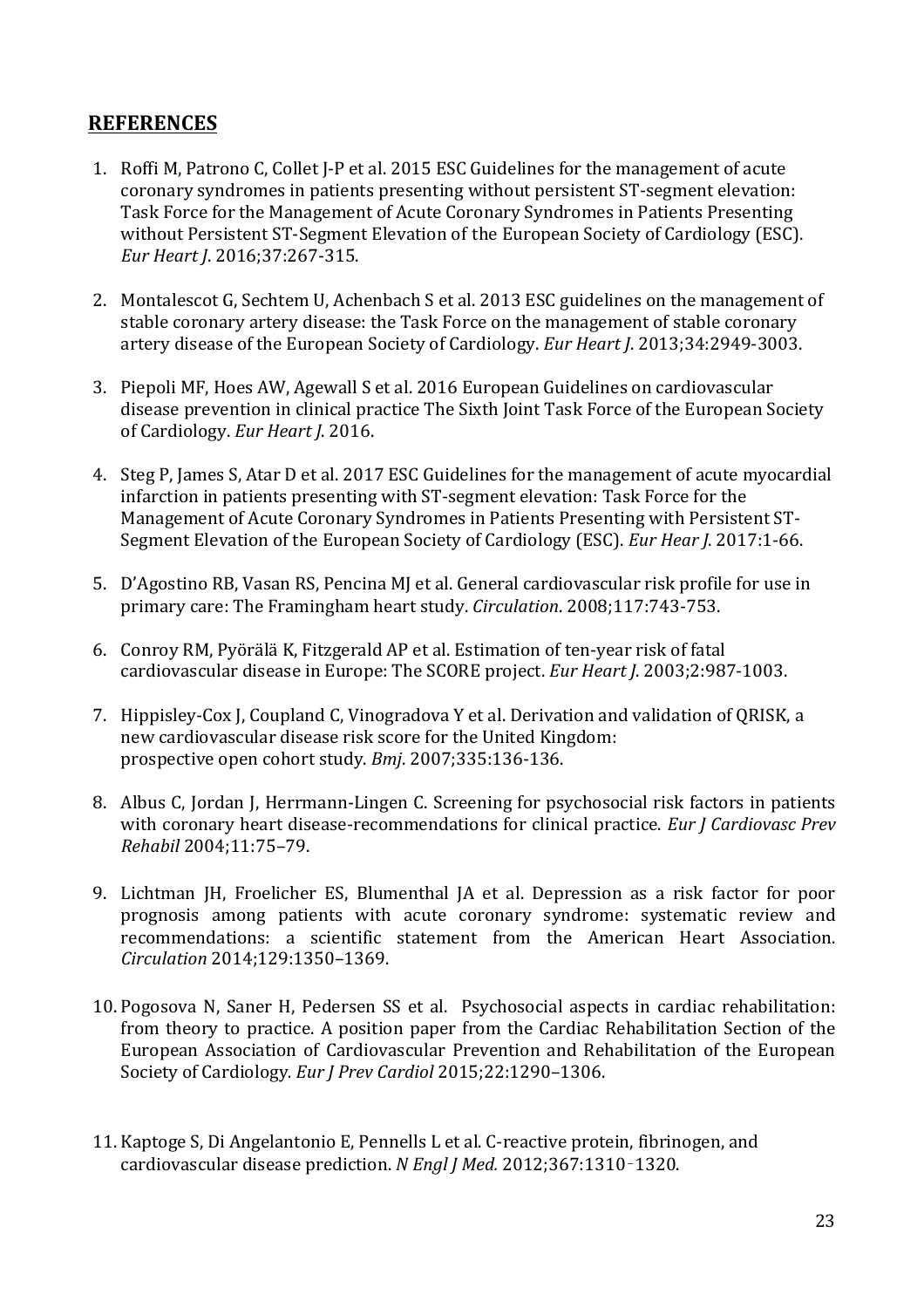- 12. Den Ruijter HM, Peters SA, Anderson TJ et al. Common carotid intimamedia thickness measurements in cardiovascular risk prediction: a meta-analysis. *JAMA.* 012;308:796-803.
- 13. McDermott MM, Greenland P, Liu K et al. The ankle brachial index is associated with leg function and physical activity: the Walking and Leg Circulation Study. *Ann Intern Med.* 2002;136:873–883.
- 14. Fowkes FG, Murray GD, Newman AB et al. Ankle brachial index combined with Framingham Risk Score to predict cardiovascular events and mortality: a meta-analysis. *JAMA.* 2008;300:197–208.
- 15. Fowkes FG, Price JF, Stewart MC et al. Aspirin for prevention of cardiovascular events in a general population screened for a low ankle brachial index: a randomized controlled trial. *JAMA.* 2010;303:841–848.
- 16. Lorenz MW, Polak JF, Kavousi M et al. Carotid intima-media thickness progression to predict cardiovascular events in the general population (the PROG-IMT collaborative project): a meta-analysis of individual participant data. *Lancet.* 2012;379:2053–2062.
- 17. Morrow DA, Antman EM, Charlesworth A et al. TIMI Risk Score for ST-Elevation Myocardial Infarction: A Convenient, Bedside, Clinical Score for Risk Assessment at Presentation: An Intravenous nPA for Treatment of Infarcting Myocardium Early II Trial Substudy. *Circulation*. 2000;102:2031-2037.
- 18. Antman EM, Cohen M, Bernink PJLM et al. The TIMI Risk Score for Unstable Angina/Non– ST Elevation MI. *Jama*. 2000;284:835.
- 19. Fox KAA, Dabbous OH, Goldberg RJ et al. Prediction of risk of death and myocardial infarction in the six months after presentation with acute coronary syndrome: prospective multinational observational study (GRACE). *Bmj*. 2006;333:1091-1091.
- 20. Dorresteijn JAN, Visseren FLJ, Wassink AMJ et al. Development and validation of a prediction rule for recurrent vascular events based on a cohort study of patients with arterial disease: the SMART risk score. *Heart*. 2013:99:866-872.
- 21. Nashef SAM, Roques F, Sharples LD et al. Euroscore II. *Eur J Cardio-thoracic Surg*. 2012;41:734-745.
- 22. Shahian DM, O'Brien SM, Filardo G et al. The Society of Thoracic Surgeons 2008 Cardiac Surgery Risk Models: Part 1-Coronary Artery Bypass Grafting Surgery. Ann Thorac Surg. 2009;88:S2-S22.
- 23. O'Brien SM, Shahian DM, Filardo G et al. The Society of Thoracic Surgeons 2008 Cardiac Surgery Risk Models: Part 2-Isolated Valve Surgery. Ann Thorac Surg. 2009;88:S23-S42.
- 24. Shahian DM, O'Brien SM, Filardo G et al. The Society of Thoracic Surgeons 2008 Cardiac Surgery Risk Models: Part 3—Valve Plus Coronary Artery Bypass Grafting Surgery. Ann *Thorac Surg*. 2009;88:S43-S62.
- 25. Piepoli MF, Corrà U, Adamopoulos S et al. Secondary prevention in the clinical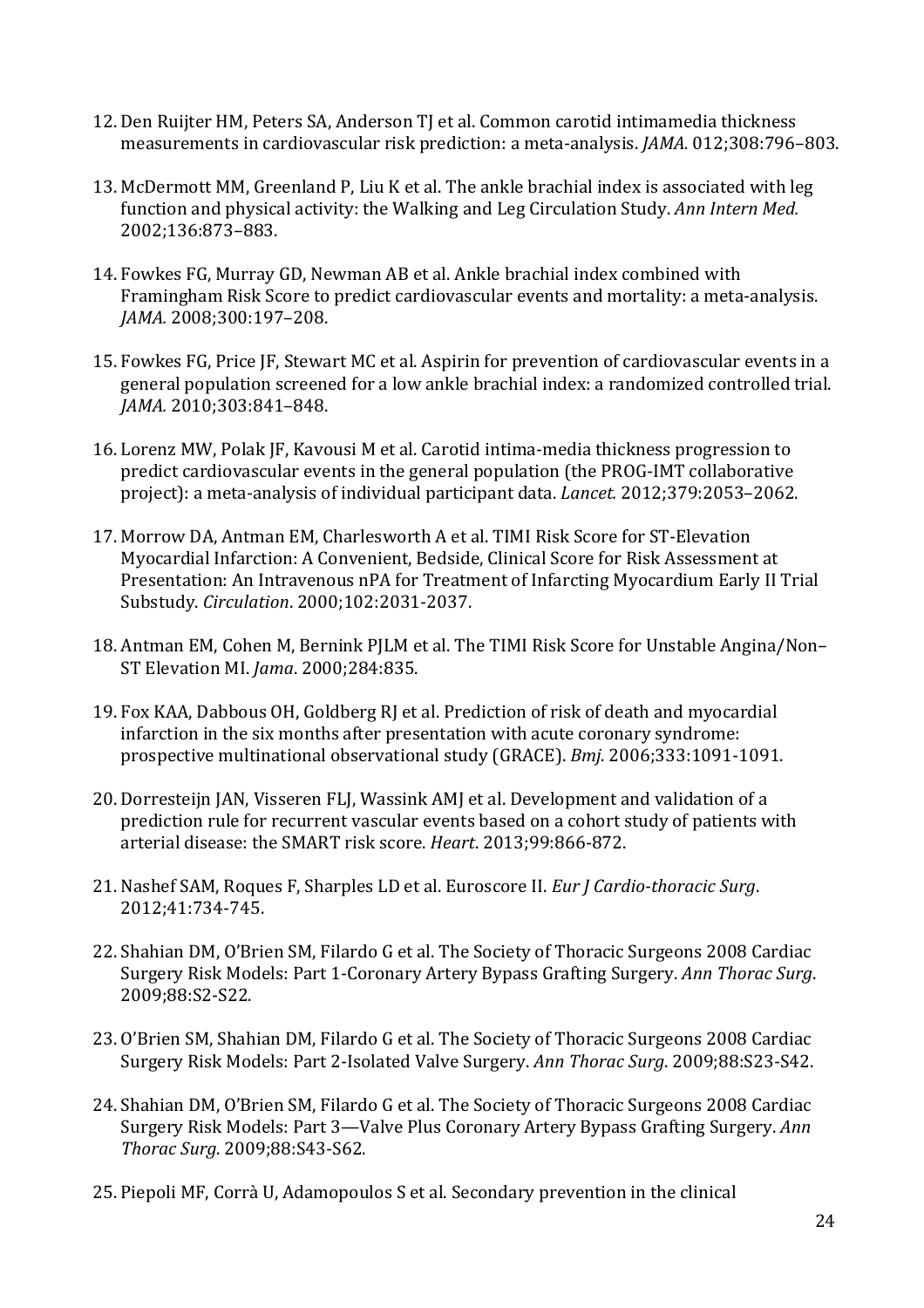management of patients with cardiovascular diseases. Core components, standards and outcome measures for referral and delivery. *Eur I Prev Cardiol*. 2014:21:664-681.

- **26.** Ponikowski P, Voors AA, Anker SD et al. 2016 ESC Guidelines for the diagnosis and treatment of acute and chronic heart failure: The Task Force for the diagnosis and treatment of acute and chronic heart failure of the European Society of Cardiology (ESC)Developed with the special contribution of the Heart Failure Association (HFA) of the *ESC. Eur Heart J.* 2016;37:2129-200.
- 27. Oreto G. L'elettrocardiogramma: un mosaico a 12 tessere. Textbook 2008.
- 28. Fox K, Ford I, Steg PG et al on behalf of the BEAUTIFUL investigators. Heart rate as a prognostic risk factor in patients with coronary artery disease and left-ventricular systolic dysfunction (BEAUTIFUL): a subgroup analysis of a randomised controlled trial. *Lancet* 2008;372:817–21.
- **29.** Lazzeroni D, Bini M, Camaiora U et al. Serum uric acid level predicts adverse outcomes after myocardial revascularization or cardiac valve surgery. *Eur J Prev Cardiol.* 2018;25:119-126.
- 30. National Kidney Foundation. K/DOQI clinical practiceguidelines for chronic kidney disease: evaluation, classification,and stratification. Am J Kidney Dis. 2002;39:S1-S266
- 31. Mancia G, Fagard R, Narkiewicz K et al. Task Force for the Management of Arterial Hypertension of the European Society of Hypertension and the European Society of Cardiology 2013 ESH/ESC Practice Guidelines for the Management of Arterial Hypertension. *Blood Press.* 2014;23:3-16
- 32. Roques F, Michel P, Goldstone AR et al. The logistic EuroSCORE. *Eur Heart J*. 2003;24:881-882.
- 33. Poffley A, Thomas E, Grace SL et al. A systematic review of cardiac rehabilitation registries. *Eur J Prev Cardiol*. 2017; 24:1596–1609.
- 34. Davos CH. Seeking best practices for cardiac rehabilitation registries in Europe. *Eur J Prev Cardiol.* 2017;0:1-2
- 35. Levantesi G, Marfisi RM, Franzosi MG et al. Uric acid: a cardiovascular risk factor in patients with recent myocardial infarction. *Int. J. Cardiol.* 2013; 167: 262-269
- 36. Anker SD, Doehner W, Rauchhaus M et al. Uric acid and survival in chronic heart failure: validation and application in metabolic, functional, and hemodynamic staging. *Circulation.* 2003;107:1991–1997.
- 37. Gillinov AM, Bagiella E, Moskowitz AJ et al. Rate control versus rhythm control for atrial fibrillation after cardiac surgery. *N Engl J Med.* 2016;374:1911-1921.